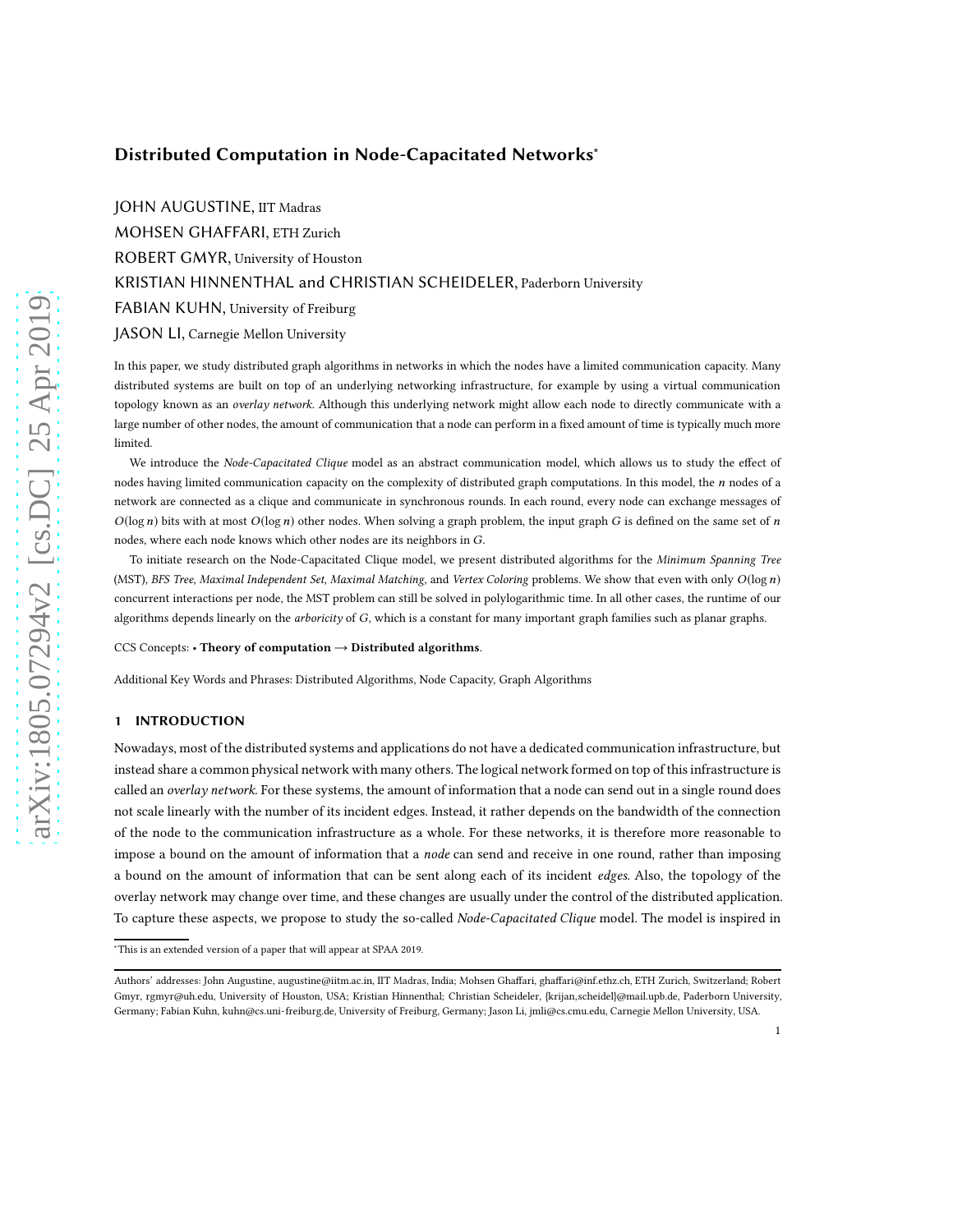part by the Congested Clique model introduced first by Lotker, Patt-Shamir, Pavlov, and Peleg [\[47\]](#page-21-0), which has received significant attention recently [\[8,](#page-20-0) [9](#page-20-1), [11,](#page-20-2) [12](#page-20-3), [14,](#page-20-4) [20](#page-20-5)[–22,](#page-20-6) [25](#page-20-7), [26,](#page-20-8) [28](#page-20-9)[–30,](#page-20-10) [33](#page-20-11), [34,](#page-20-12) [37](#page-20-13), [38,](#page-21-1) [45](#page-21-2), [47\]](#page-21-0).

Similarly to the Congested Clique model, the nodes of the Node-Capacitated Clique are interconnected by a complete graph. However, in the Node-Capacitated Clique every node can only send and receive at most  $O(\log n)$  messages consisting of  $O(log n)$  bits in each round. This limitation is added precisely to address the issue explained above. It particularly rules out the possibility that the model allows one node to be in contact with up to  $\Theta(n)$  other nodes at the same time; a property of the Congested Clique that seems to severely limit its practicability. We comment that the capacity bound of  $O(log n)$  messages per node per round is a natural choice: it is small enough to ensure scalability and any smaller would require unnecessarily complicated techniques for the protocol to ensure nodes do not receive more messages than the capacity bound.

Compared to traditional overlay network research, the Node-Capacitated Clique model has the advantage that it abstracts away the issue of designing and maintaining a suitable overlay network, for which many solutions have already been found in recent years. Nevertheless, it is closely related to overlay networks: every overlay network algorithm (i.e., an algorithm in which overlay edges can be established by introducing nodes to each other, and which satisfies the capacity bound of  $O(log n)$  messages) can be simulated in the Node-Capacitated Clique without any overhead. Furthermore, any algorithm for our model can be simulated with a multiplicative  $O(\log n)$  runtime overhead in the CRCW PRAM model (by assigning each processor  $O(\log n)$  memory cells, and letting nodes write into randomly chosen cells of other processors), which in turn can be simulated with only  $O(\log n)$  overhead by a network of constant degree [\[53\]](#page-21-3). The Congested Clique model and its broadcast variant, on the other hand, are far more powerful (and arguably beyond what is possible in overlay networks): Whereas in the Congested Clique a total of  $\widetilde{\Theta}(n^2)$  bits can be transmitted in each round, in the Node-Capacitated Clique only  $\Theta(n)$  bits may be sent. For example, the gossip problem—i.e., delivering one message from each node to every other node—can be solved in a single round in the Congested Clique, whereas the problem requires at least  $\Omega(n/\log n)$  rounds in the Node-Capacitated Clique model. Even the simple broadcast problem—i.e., delivering one message from one node to all nodes—already takes time  $\Omega(\log n / \log \log n)$  in the Node-Capacitated Clique.

In this paper, we assume some edges of the network are marked as edges of an *input graph G*, where each node knows which other nodes are its neighbors in  $G$ , and aim to solve graph problems on  $G$  using the power of the Node-Capacitated Clique. Such edges can, for instance, be seen as edges of an underlying physical network, or represent relations between nodes in social networks. Our results in that direction also turn out to be useful for some other theoretical models as well: they are relevant for hybrid networks [\[27](#page-20-14)] and also the k-machine model for processing large scale graphs [\[36](#page-20-15)].

The concept of hybrid networks has just recently been considered in theory (e.g., [\[27\]](#page-20-14)). In a hybrid network, nodes have different *communication modes*: We are given a network of cheap links of arbitrary topology that is not under the control of the nodes and may potentially be changing over time. In addition to that, the nodes have the ability to build arbitrary overlay networks of costly links that are fully under the control of the nodes. Cell phones, for example, can communicate in an ad-hoc fashion via their WiFi interfaces, which is for free but only has a limited range, and whose connections may change as people move. Additionally, they may use their cellular infrastructure, which comes at a price, but remains fully under their control. Although in the idealized setting this overlay network may form a clique, to save costs, the nodes might want to exchange only a small amount of messages of small size in each communication round. This property is captured by the Node-Capacitated Clique. The network of cheap links, on the other hand,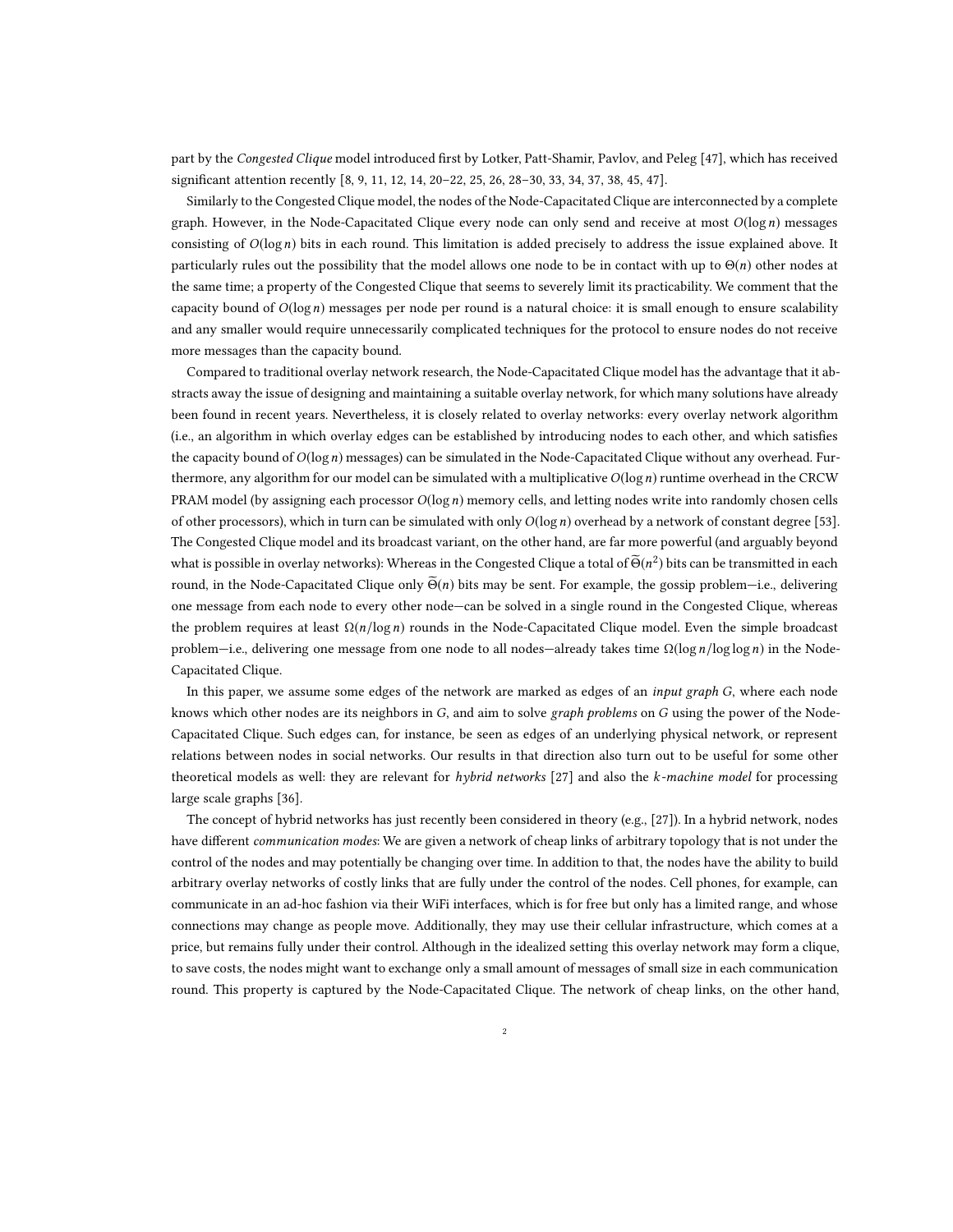can be seen as an input graph in the Node-Capacitated Clique for which the nodes want to solve a graph problem of interest.

Another interesting application of the Node-Capacitated Clique is the recently introduced k-machine model [\[36\]](#page-20-15), which was designed for the study of data center level distributed algorithms for large scale graph problems. Here, a data center with k servers is modeled as k machines that are fully interconnected and capable of executing synchronous message passing algorithms. A standard approach for the  $k$ -machine model is to partition the input graph in a fair way so that each machine stores a set of nodes of the input graph with their incident edges. It is quite natural to simulate algorithms designed for the Node-Capacitated Clique model in the k-machine model. Precisely, any algorithm that requires  $T$  rounds in the Node-Capacitated Clique model can be simulated to take at most time  $\widetilde{O}(nT/k^2)$ . The details of this simulation can be found in Appendix [A.](#page-22-0) To illustrate the usefulness of this simulation, we remark that the running time of the fast minimum spanning tree algorithm provided by Pandurangan et al. [\[51\]](#page-21-4) can be obtained simply by converting the algorithm we provide in this work to the  $k$ -machine model.

As we demonstrate in this paper, many graph problems can be solved efficiently in the Node-Capacitated Clique, which shows that many interesting problems can be solved efficiently in distributed systems based on an overlay network over a shared infrastructure as well as hybrid networks and server systems.

### 1.1 Model and Problem Statement

In the Node-Capacitated Clique model we consider a set  $V$  of  $n$  computation entities that we model as nodes of a graph. Each node has a unique identifier consisting of  $O(log n)$  bits and every node knows the identifiers of all nodes such that, on a logical level, they form a complete graph. Note that since every node knows the identifier of every other node, the nodes also know the total number of nodes n. As node identifiers are common knowledge, without loss of generality we can assume that the identifiers are from the set  $\{0, 1, \ldots, n-1\}$ .

The network operates in a synchronous manner with time measured in rounds. In every round, each node can perform an arbitrary amount of local computation and send distinct messages consisting of  $O(\log n)$  bits to up to  $O(\log n)$  other nodes. The messages are received at the beginning of the next round. A node can receive up to  $O(\log n)$ messages. If more messages are sent to a node, it receives an *arbitrary* subset of  $O(\log n)$  messages. Additional messages are simply dropped by the network.

Let G be an undirected graph  $G = (V, E)$  with an arbitrary edge set, but the same node set as the Node-Capacitated Clique. We aim to solve graph problems on  $G$  in the Node-Capacitated Clique model. At the beginning, each node locally knows which identifiers correspond to its neighbors in G, but has no further knowledge about the graph.

### 1.2 Related Work

The Congested Clique model has already been studied extensively in the past years. Problems studied in prior work include routing and sorting [\[45\]](#page-21-2), minimum spanning trees [\[26](#page-20-8), [28,](#page-20-9) [34,](#page-20-12) [38](#page-21-1), [47\]](#page-21-0), subgraph detection [\[8,](#page-20-0) [11](#page-20-2), [14\]](#page-20-4), shortest paths [\[9,](#page-20-1) [11](#page-20-2)], local problems [\[12,](#page-20-3) [29](#page-20-16), [30\]](#page-20-10), minimum cuts [\[25](#page-20-7), [33](#page-20-11)], and problems related to matrix multiplication [\[11,](#page-20-2) [20\]](#page-20-5). Some of the upper bounds are astonishingly small, such as the constant-time upper bound for routing and sorting and for the computation of a minimum spanning tree, demonstrating the power of the Congested Clique model.

While almost no non-trivial lower bounds exist for the Congested Clique model (due to their connection to circuit complexity [\[15](#page-20-17)]), various lower bounds have already been shown for the more general CONGEST model [\[17,](#page-20-18) [19,](#page-20-19) [43,](#page-21-5) [46,](#page-21-6) [49,](#page-21-7) [52,](#page-21-8) [54\]](#page-21-9). As pointed out in [\[39](#page-21-10)], the reductions used in these lower bounds usually boil down to constructing graphs with bottlenecks, that is, graphs where large amounts of information have to be transmitted over a small cut.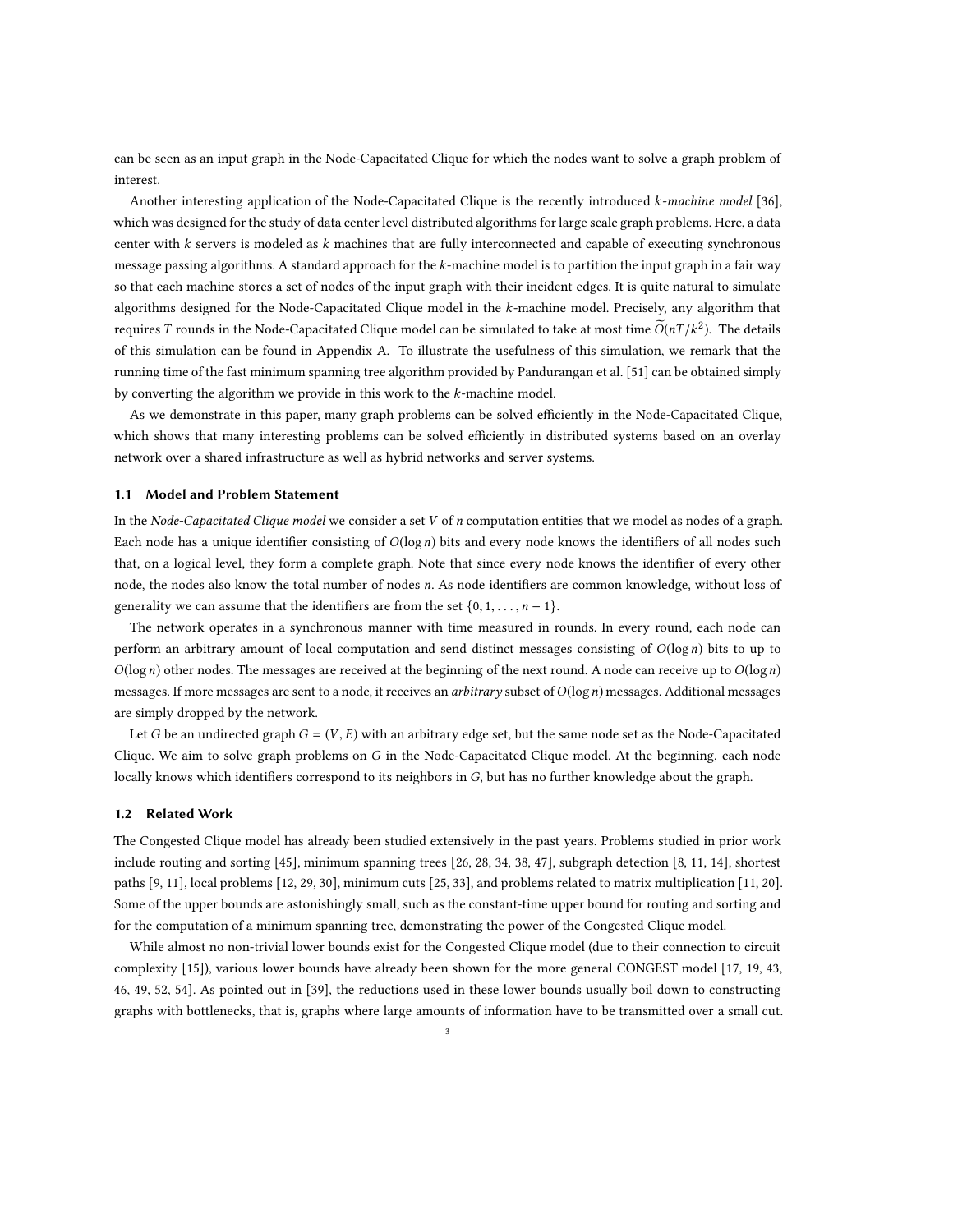<span id="page-3-0"></span>

| Problem                 | Runtime                        | Section |
|-------------------------|--------------------------------|---------|
| Minimum Spanning Tree   | $O(\log^4 n)$                  | 3       |
| <b>BFS</b> Tree         | $O((a+D+\log n)\log n)$        | 5.1     |
| Maximal Independent Set | $O((a + \log n) \log n)$       | 5.2     |
| Maximal Matching        | $O((a + \log n) \log n)$       | 5.3     |
| $O(a)$ -Coloring        | $O((a + \log n) \log^{3/2} n)$ | 5.4     |

Table 1. An overview of our results. We use  $a$  for arboricity and  $D$  to denote the diameter of the given graph.

As this is not the case for the Node-Capacitated Clique, the lower bounds are of limited use here. Therefore, it remains interesting to determine upper and lower bounds for the Node-Capacitated Clique.

Hybrid networks have only recently been studied in theory. An example is the hybrid network model proposed in [\[27\]](#page-20-14), which allows the design of much faster distributed algorithms for graph problems than with a classical communication network. Also, the problem of finding short routing paths with the help of a hybrid network approach has been considered [\[32](#page-20-20)]. A priori, these papers do not assume that the nodes are completely interconnected, so extra measures have to be taken to build up appropriate overlays. Abstracting from that problem, the Node-Capacitated Clique allows one to focus on how to efficiently exchange information in order to solve the given problems.

The graph problems considered in this paper have already been extensively studied in many different models. In the CONGEST model, for example, a breadth-first search can trivially be performed in time  $O(D)$ . There exists an abundance of algorithms to solve the maximal independent set, the maximal matching, and the coloring problem in the CONGEST model (see, e.g., [\[6\]](#page-19-0) for a comprehensive overview). Computing a minimum spanning tree has also been well studied in that model (see, e.g., [\[17](#page-20-18), [18](#page-20-21), [52,](#page-21-8) [54\]](#page-21-9)). Whereas the running times of the above-mentioned algorithms depend on  $D$  and additional polylogarithmic factors, there have also been proposed algorithms to solve such problems more efficiently in graphs with small *arboricity* [\[3](#page-19-1)[–6](#page-19-0), [40](#page-21-11), [41\]](#page-21-12). Notably, Barenboim and Khazanov [\[7](#page-19-2)] show how to solve a variety of graph problems in the Congested Clique efficiently given such graphs, e.g., compute an  $O(a)$ -orientation in time  $O(\log a)$ , an MIS in time  $O(\sqrt{a})$ , and an  $O(a)$ -coloring in time  $O(a^{\varepsilon})$ , where a is the arboricity of the given graph. The algorithms make use of the Nash-Williams forest-decomposition technique [\[50\]](#page-21-13), which is one of the key techniques used in our work.

#### 1.3 Our Contribution

We present a set of basic communication primitives and then show how they can be applied to solve certain graph problems (see Table [1](#page-3-0) for an overview). Note that for many important graph families such as planar graphs, our algorithms have polylogarithmic runtime (except when depending on the diameter D).

Although many of our algorithms rely on existing algorithms from literature, we point out that most of these algorithms cannot be executed in the Node-Capacitated Clique in a straight-forward fashion. The main reason for that is that high-degree nodes cannot efficiently communicate with all of their neighbors directly in our model, which imposes significant difficulties to the application of the algorithms. To overcome these difficulties, we present a set of basic tools that still allow for efficient communication, and combine it with variations of well-known algorithms and novel techniques. Notably, we present an algorithm to compute an *orientation* of the input graph G with arboricity a, in which each edge gets assigned a direction, ensuring that the outdegree of any node is at most  $O(a)$ . The algorithm is later used to efficiently construct multicast trees to be used for communication between nodes. Achieving this is a highly nontrivial task in our model and requires a combination of techniques, ranging from aggregation and multicasting to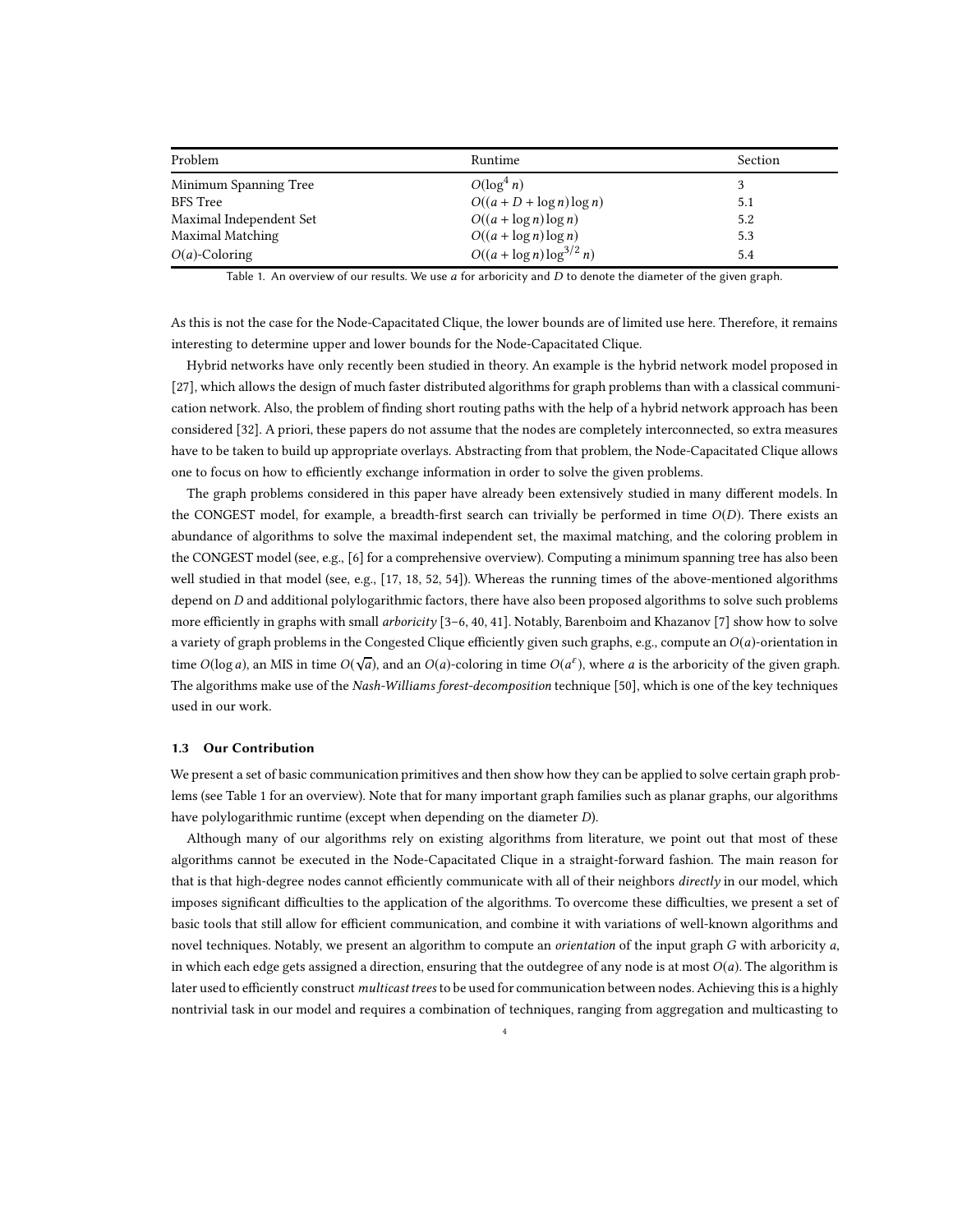shared randomness and coding techniques. We believe that many of the presented ideas might also be helpful for other applications in the Node-Capacitated Clique.

Although proving lower bounds for the presented problems seems to be a highly nontrivial task, we believe that many problems require a running time linear in the arboricity. For the MIS problem, for example, it seems that we need to communicate at least 1 bit of information about every edge (typically in order for a node of the edge to learn when the edge is removed from the graph because the other endpoint has joined the MIS). However, explicitly proving such a lower bound in this model seems to require more than our current techniques in proving multi-party communication complexity lower bounds.

# 2 PRELIMINARIES

In this section, we first give some basic definitions and describe a set of communication primitives needed throughout the paper.

### 2.1 Basic Definitions and Notation

Let  $G = (V, E)$  be an undirected graph. The neighborhood of a node u is defined as  $N(u) = \{v \in V \mid \{u, v\} \in E\}$ , and  $d(u) = |N(u)|$  denotes its degree. With  $\Delta = \max_{u \in V} (d(u))$  we denote the maximum degree of all nodes in G, and  $\overline{d} = \sum_{u \in V} d(u)/n$  is the average degree of all nodes. The *diameter D* of G is the maximum length of all shortest paths in G.

The *arboricity a* of G is the minimum number of forests into which its edges can be partitioned. Since the edges of any graph with maximum degree <sup>∆</sup> can be greedily assigned to <sup>∆</sup> forests, <sup>a</sup> <sup>≤</sup> <sup>∆</sup>. Furthermore, since the average degree of a forest is at most 2, and the edges of G can be partitioned into a forests,  $\overline{d} \leq 2a$ . Graphs of many important graph families have small arboricity although their maximum degree might be unbounded. For example, a tree obviously has arboricity 1. Nash-Williams [\[50\]](#page-21-13) showed that the arboricity of a graph G is given by max $H \subset G$  (m $H/(n_H - 1)$ ), where  $H \subseteq G$  is a subgraph of G with at least two nodes and  $n_H$  and  $m_H$  denote the number of nodes and edges of H, respectively. Therefore, any planar graph, which has at most 6n − 3 edges, has arboricity at most 3. In fact, any graph with genus  $g$ , which is the minimum number of handles that must be added to the plane to embed the graph without any crossings, has arboricity  $O(\sqrt{g})$  [\[4](#page-19-3)]. Furthermore, it is known that the family of graphs that *exclude a fixed minor* [\[13\]](#page-20-22) and the family of graphs with bounded treewidth [\[16\]](#page-20-23) have bounded arboricity.

An orientation of G is an assignment of directions to each edge, i.e., for every  $\{u, v\} \in E$  either  $u \to v$  (u is directed to v) or  $v \to u$  (v is directed to u). If  $u \to v$ , then u is an in-neighbor of v and v is an out-neighbor of u. For  $u \in V$  define  $N_{in}(u) = \{v \in V \mid v \to u\}$  and  $N_{out}(u) = \{v \in V \mid u \to v\}$ . The *indegree* of a node u is defined as  $d_{in}(u) = |N_{in}(u)|$ and its *outdegree* is  $d_{out}(u) = |N_{out}(u)|$ . A k-orientation is an orientation with maximum outdegree k. For a graph with arboricity  $a$ , there always exists an  $a$ -orientation: we root each tree of every forest arbitrarily and direct every edge from child to parent node.

To allow each node to efficiently gather information sent to it by other nodes, our communication primitives make heavy use of aggregate functions. An aggregate function f maps a multiset  $S = \{x_1, \ldots, x_N\}$  of input values to some value  $f(S)$ . For some functions f it might be hard to compute  $f(S)$  in a distributed fashion, so we will focus on so-called distributive aggregate functions: An aggregate function  $f$  is called distributive if there is an aggregate function  $q$  such that for any multiset S and any partition  $S_1, \ldots, S_\ell$  of S,  $f(S) = g(f(S_1), \ldots, f(S_\ell))$ . Classical examples of distributive aggregate functions are MAX, MIN, and SUM.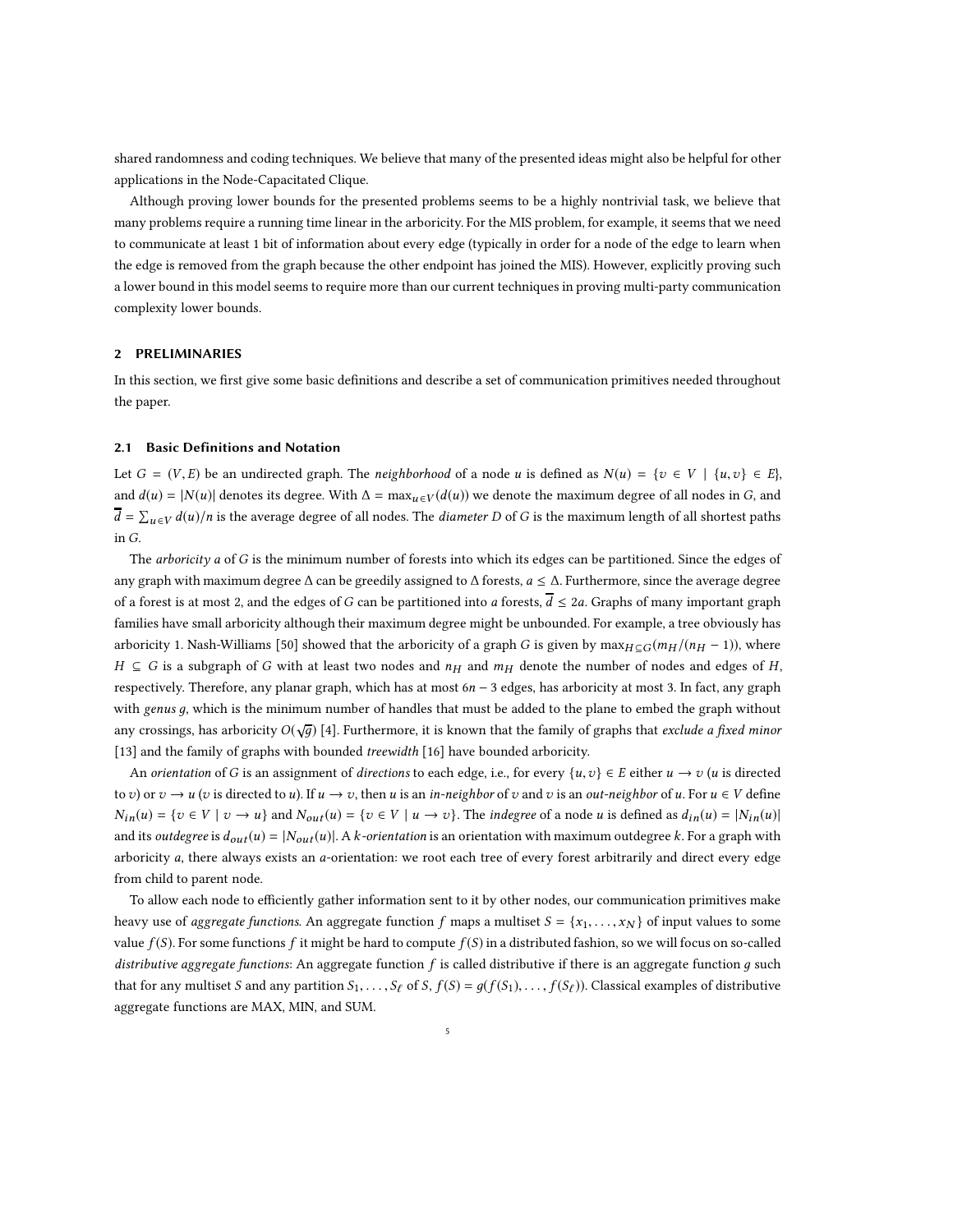Our algorithms make heavy use of randomized strategies. To show that the correctness and runtime of the algo-rithms hold with high probability (w.h.p.)<sup>[1](#page-5-0)</sup>, we use a generalization of the *Chernoff bound* in [\[56](#page-21-14)] (Theorem 2):

<span id="page-5-1"></span>LEMMA 2.1. Let  $X_1, \ldots, X_n$  be k-wise independent random variables with  $X_i \in [0, b]$  and let  $X = \sum_{i=1}^n X_i$ . Then it holds for all  $\delta \geq 1$ ,  $\mu \geq E[X]$ , and  $k \geq \lceil \delta \mu \rceil$ 

$$
\Pr[X \ge (1+\delta)\mu] \le e^{-\min[\delta^2, \delta] \cdot \mu/(3b)}.
$$

#### <span id="page-5-2"></span>2.2 Communication Primitives

Our algorithms make heavy use of a set of communication primitives, which are presented in this section. Whereas the Aggregate-and-Broadcast algorithm will be used as a general tool for aggregation and synchronization purposes, the other primitives are used to allow nodes to send and receive messages to and from specific sets of nodes associated with them. Note that a node is not able to send or receive a large set of messages in few rounds; the center of a star, for example, would need linear time to deliver messages to all of its neighbors. If, however, the number of *distinct* messages a node has to send is small, or if messages destined at a node can be combined using an aggregate function, then messages can be efficiently delivered using a randomized routing strategy. Due to space limitations, we only present the high-level ideas of our algorithms and state their results. The full description and all proofs can be found in Appendix [B.](#page-22-1)

Butterfly Simulation. To distribute local communication load over all nodes of the network, our algorithms rely on an emulation of a *butterfly network*. Formally, for  $d \in \mathbb{N}$ , the *d*-dimensional butterfly is a graph with node set  $[d+1] \times [2^d]$ , where we denote  $[k] = \{0, \ldots, k-1\}$ , and an edge set  $E_1 \cup E_2$  with

$$
E_1 = \{ \{ (i, \alpha), (i + 1, \alpha) \} \mid i \in [d], \alpha \in [2^d] \},
$$
  
\n
$$
E_2 = \{ \{ (i, \alpha), (i + 1, \beta) \} \mid i \in [d], \alpha, \beta \in [2^d],
$$
  
\n
$$
\alpha \text{ and } \beta \text{ differ only at the } i\text{-th bit} \}.
$$

The node set  $\{(i,j) | j \in [2^d]\}$  represents level i of the butterfly, and node set  $\{(i,j) | i \in [d+1]\}$  represents column j of the butterfly. In our algorithms, every node  $u \in V$  with identifier  $i \leq 2^d - 1$  emulates the complete column i of the d-dimensional butterfly with  $d = \lfloor \log n \rfloor$ . Since u knows the identifiers of all other nodes, it knows exactly which nodes emulate its neighbors in the butterfly. As every node in the Node-Capacitated Clique can send and receive  $O(\log n)$  messages in each round, and the butterfly is of constant degree, a communication round in the butterfly can be simulated in a single round in our model.

Aggregate-and-Broadcast Problem. We are given a distributive aggregate function f and a set  $A \subseteq V$ , where each member of A stores exactly one input value. The goal is to let every node learn  $f$  (inputs of A).

<span id="page-5-3"></span>THEOREM 2.2. There is an Aggregate-and-Broadcast Algorithm that solves any Aggregation Problem in time O(logn).

In principle, the algorithm first aggregates all values from the topmost (i.e., level 0) to the bottommost level (i.e., level d) of the butterfly, and then broadcasts the result upwards to all nodes in the butterfly.

6

<span id="page-5-0"></span><sup>&</sup>lt;sup>1</sup>We say an event holds *with high probability*, if it holds with probability at least  $1 - 1/n^c$  for any fixed constant  $c > 0$ .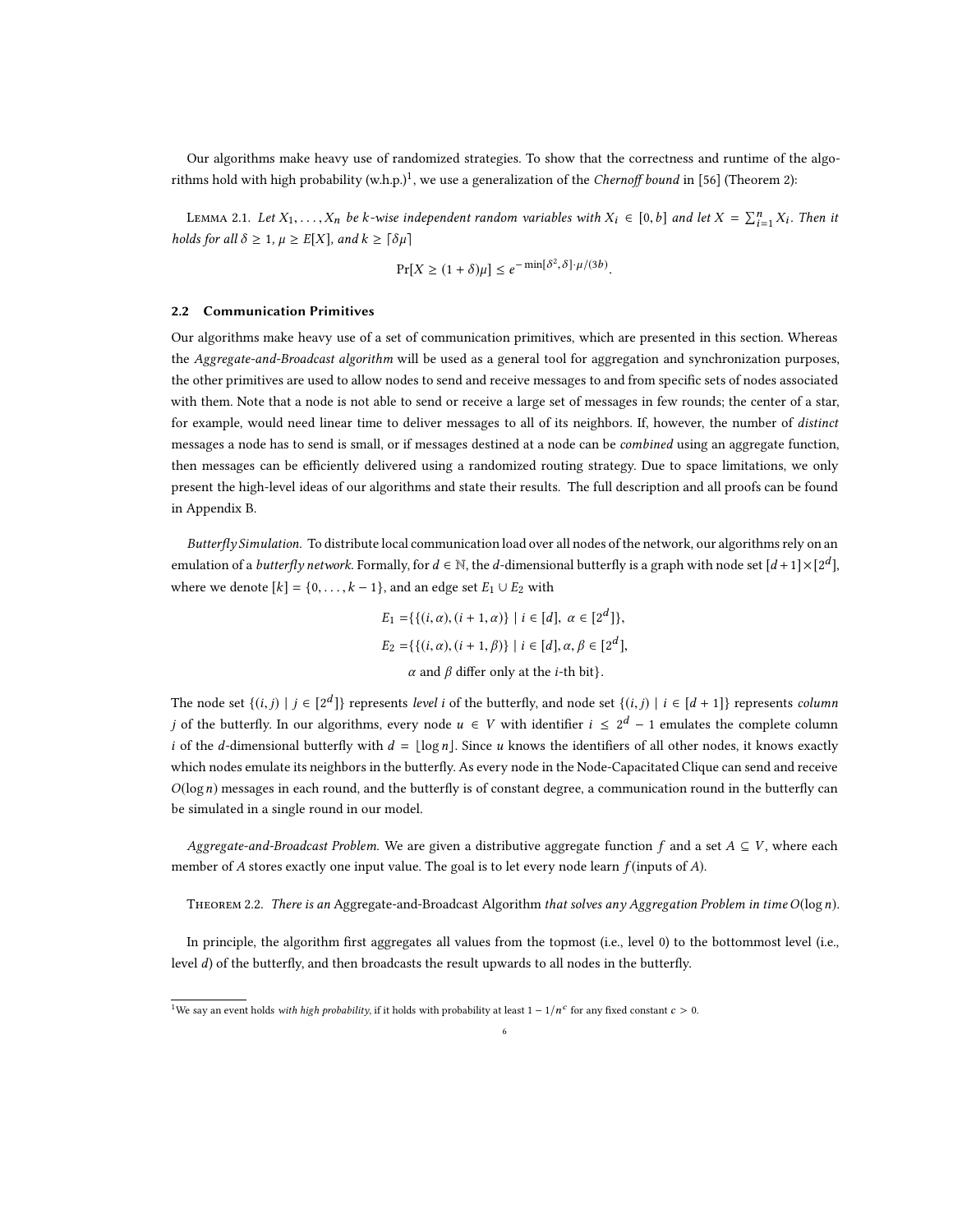Aggregation Problem. We are given a distributive aggregate function f and a set of aggregation groups  $\mathcal{A} = \{A_1, \ldots, A_N\}$ ,  $A_i \subseteq V$ ,  $i \in \{1, ..., N\}$  with targets  $t_1, ..., t_N \in V$ , where each node holds exactly one *input value*  $s_{u,i}$  for each aggregation group  $A_i$  of which it is a *member*, i.e.,  $u \in A_i$ .<sup>[2](#page-6-0)</sup> Note that a node may be member or target of multiple aggregation groups. The goal is to aggregate these input values so that eventually  $t_i$  knows  $f(s_{u,i} \mid u \in A_i)$  for all *i*. We define  $L = \sum_{i=1}^{N} |A_i|$  to be the *global load* of the Aggregation Problem, and the *local load*  $\ell = \ell_1 + \ell_2$ , where  $\ell_1 = \max_{u \in V} |\{i \in \{1, ..., N\} \mid u \in A_i\}|$  and  $\ell_2 = \max_{u \in V} |\{i \in \{1, ..., N\} \mid u = t_i\}|$ . Whereas the global load captures the total number of messages that need to be processed,  $\ell_1$  and  $\ell_2$  indicate the work required for inserting messages into the butterfly, or sending aggregates from butterfly nodes to their targets, respectively. We require that every node knows the identifier and target of all aggregation groups it is a member of, and an upper bound  $\ell_2$  on  $\ell_2$ .

<span id="page-6-1"></span>THEOREM 2.3. There is an Aggregation Algorithm that solves any Aggregation Problem in time  $O(L/n+(\ell_1+\ell_2)/\log n+1)$  $log n$ , w.h.p.

From a very high level, the algorithm works as follows. First, packets are sent to random nodes of the topmost level of the butterfly. Then, packets belonging to the same aggregation group  $A_i$  are routed to an intermediate target  $h(i)$ in the bottommost level of the butterfly using a (pseudo-)random hash function  $h$  and a variant of the random rank routing protocol [\[1](#page-19-4), [57\]](#page-21-15). Whenever two packets belonging to the same aggregation group collide on a butterfly node, they are combined using the function  $f$ . Finally, the result of aggregation group  $A_i$  is sent from its intermediate target to its actual target  $t_i$ .

The intermediate steps of the algorithm are synchronized using a variant of the Aggregate-and-Broadcast algorithm: Every node delays its participation in an aggregation until having finished the current step. Once the aggregation finishes, all nodes become informed about a common round to start the next step. Termination of the routing protocol can easily be determined by passing down tokens in the butterfly. We also use the same techniques to achieve synchronization for all other algorithms in this paper without explicitly mentioning it.

Note that common hash functions require shared randomness. Although in the remainder of this paper we assume that all hash functions behave like perfect random functions, it can be shown that it suffices to use  $\Theta(\log n)$ -wise independent hash functions (see, e.g., [\[10](#page-20-24)] and the references therein): Whenever we aim to show that the outcome of a random experiment deviates from the expected value by at most  $O(log n)$ , w.h.p., we can immediately use Lemma [2.1;](#page-5-1) if the deviation we aim to show is higher, we can partition events in a suitable way so that we only need  $\Theta(\log n)$ -wise independence for each subset of events, and the sum of the deviations does not exceed the overall desired deviation. To agree on such hash functions, all nodes have to learn  $\Theta(\log^2 n)$  random bits. This can be done by letting the node with identifier 0 broadcast  $\Theta(\log n)$  messages, each consisting of  $\log n$  bits, to all other nodes using the butterfly.

Multicast Tree Setup Problem. We are given a set of multicast groups  $\mathcal{A} = \{A_1, \ldots, A_N\}$ ,  $A_i \subseteq V$ , with sources  $s_1, \ldots, s_N \in V$  such that each node is source of at most one multicast group (but possibly member of multiple groups). The goal is to set up a *multicast tree*  $T_i$  in the butterfly for each  $i \in \{1, ..., N\}$  with root  $h(i)$ , which is a node uniformly and independently chosen among the nodes of the bottommost level of the butterfly, and a unique and randomly chosen leaf  $l(i, u)$  in the topmost level for each  $u \in A_i$ . Let  $L = \sum_{i=1}^N |A_i|$ ,  $\ell = \max_{u \in V} |\{i \in \{1, ..., N\} \mid u \in A_i\}|$  and define the congestion of the multicast trees to be the maximum number of trees that share the same butterfly node. We require that each node  $u \in V$  knows the identifier and source of all multicast groups it is a member of.

<span id="page-6-0"></span><sup>&</sup>lt;sup>2</sup>We only enumerate the aggregation groups from 1, ..., N to simplify the presentation of the algorithm. Actually, we only require each aggregation group to be uniquely identified, which can easily be achieved for all algorithms in this paper.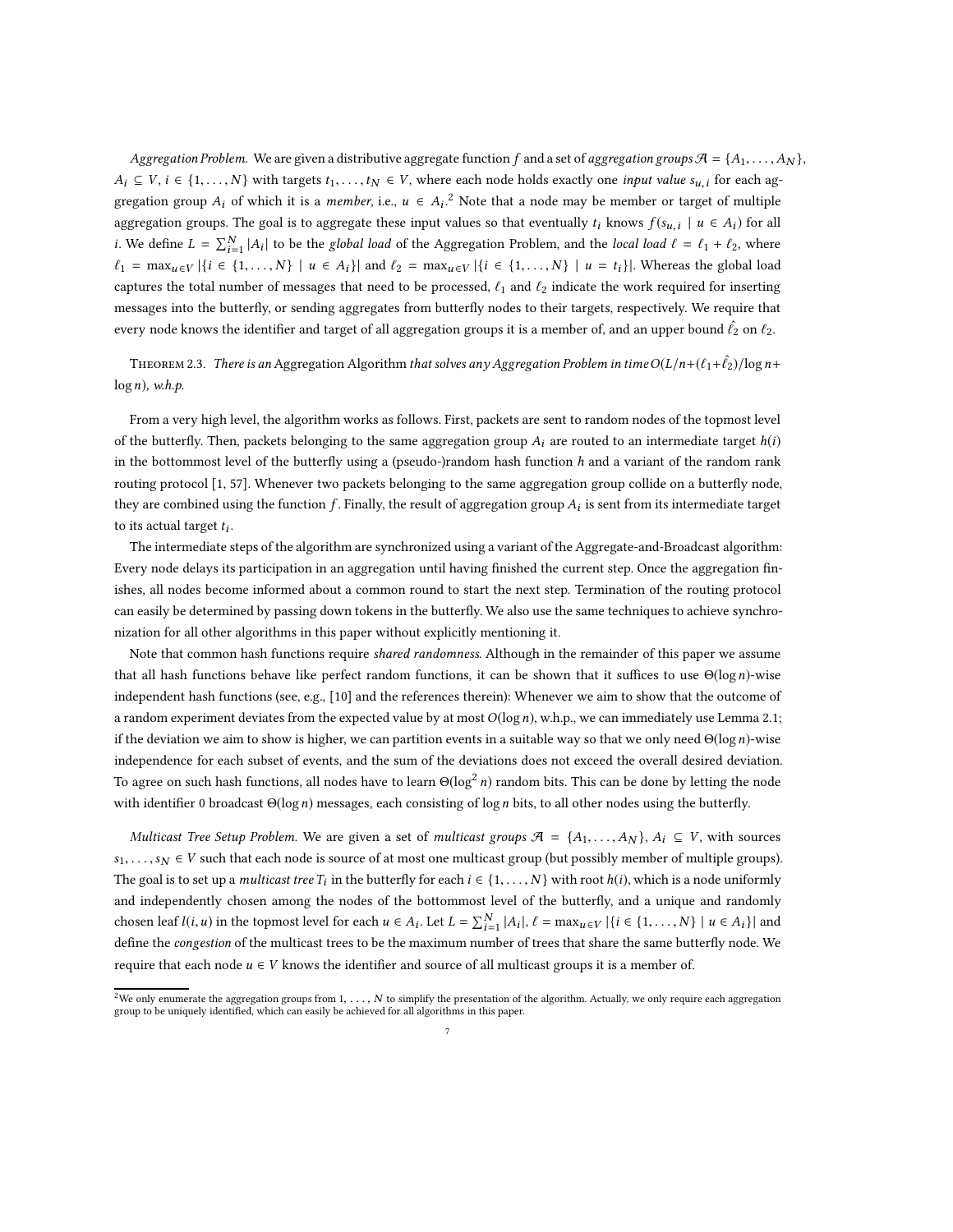<span id="page-7-2"></span>THEOREM 2.4. There is a Multicast Tree Setup Algorithm that solves any Multicast Tree Setup Problem in time  $O(L/n+$  $\ell/\log n + \log n$ ), w.h.p. The resulting multicast trees have congestion  $O(L/n + \log n)$ , w.h.p.

The algorithm shares many similarities with the Aggregation Algorithm; in fact, the multicast trees stem from the paths taken by the packets during an aggregation. Alongside the aggregation, every butterfly node u records for every  $i \in \{1, \ldots, N\}$  all edges along which packets from group  $A_i$  arrived during the routing towards  $h(i)$ , and declares them as edges of  $T_i$ .

Multicast Problem. Assume we have constructed multicast trees for a set of multicast groups  $\mathcal{A} = \{A_1, \ldots, A_N\}$ ,  $A_i \subseteq V$ , with sources  $s_1, \ldots, s_N \in V$  such that each node is source of at most one multicast group. The goal is to let every source  $s_i$  send a message  $p_i$  to all nodes  $u \in A_i$ . Let C be the congestion of the multicast trees and  $\ell = \max_{u \in V} |\{i \in \{1, \ldots, N\} \mid u \in A_i\}|$ . We require that the nodes know an upper bound  $\ell$  on  $\ell$ .

<span id="page-7-1"></span>THEOREM 2.5. There is a Multicast Algorithm that solves any Multicast Problem in time  $O(C + \hat{\ell}/\log n + \log n)$ , w.h.p.

The algorithm multicasts messages by sending them upwards the multicast trees, performing our routing strategy in "reverse order". We remark that similar to the Aggregation Algorithm, the Multicast Algorithm may easily be extended to allow a node to be source of multiple multicasts; however, we will only need the simplified variant in our paper.

Multi-Aggregation Problem. We are given a set of multicast

groups  $\mathcal{A} = \{A_1, \ldots, A_N\}, A_i \subseteq V$ , with sources  $s_1, \ldots, s_N \in V$  such that every source  $s_i$  stores a multicast packet  $p_i$ , and every node is source of at most one multicast group. We assume that multicast trees for the multicast groups with congestion C have already been set up. The goal is to let every node  $u \in V$  receive  $f(\{p_i \mid u \in A_i\})$  for a given distributive aggregate function  $f$ .

<span id="page-7-3"></span>THEOREM 2.6. There is a Multi-Aggregation Algorithm that solves any Multi-Aggregation Problem in time  $O(C + \log n)$ , w.h.p.

The Multi-Aggregation algorithm combines all of the previous algorithms to allow a node to first multicast a message to a set of nodes associated with it, and then aggregate all messages destined at it. More precisely, each source  $s_i$  first multicasts its packet  $p_i$  to all leaves in its multicast tree. Every node  $l(i, u)$  then maps  $p_i$  to a packet  $(id(u), p_i)$  for all *i* and *u* ∈  $A_i$ . The resulting packets are randomly distributed among the nodes of the topmost level of the butterfly. Finally, all packets associated with identifier  $id(u)$  for some u are aggregated towards an intermediate target  $h(id(u))$ on level  $d$  using the aggregate function  $f$  as in the Aggregation Algorithm. From there, the result is finally delivered to u. For applications beyond our paper, the algorithm may also be extended to allow nodes to be source of multiple multicast groups, and to receive aggregates corresponding to distinct aggregations.

### <span id="page-7-0"></span>3 MINIMUM SPANNING TREE

As a first example of graph algorithms for the Node-Capacitated Clique, we describe an algorithm that computes a minimum spanning tree (MST) in time  $O(\log^4 n)$ . More specifically, for every edge in the input graph G, one of its endpoints eventually knows whether the edge is in the MST or not. We assume that each edge of G has an integral weight in  $\{1, 2, ..., W\}$  for some positive integer  $W = \text{poly}(n)$ .

High-Level Description. From a high level, our algorithm mimics Boruvka's algorithm with Heads/Tails clustering, which works as follows. Start with every node as its own component. For  $O(\log n)$  iterations, every component  $C(1)$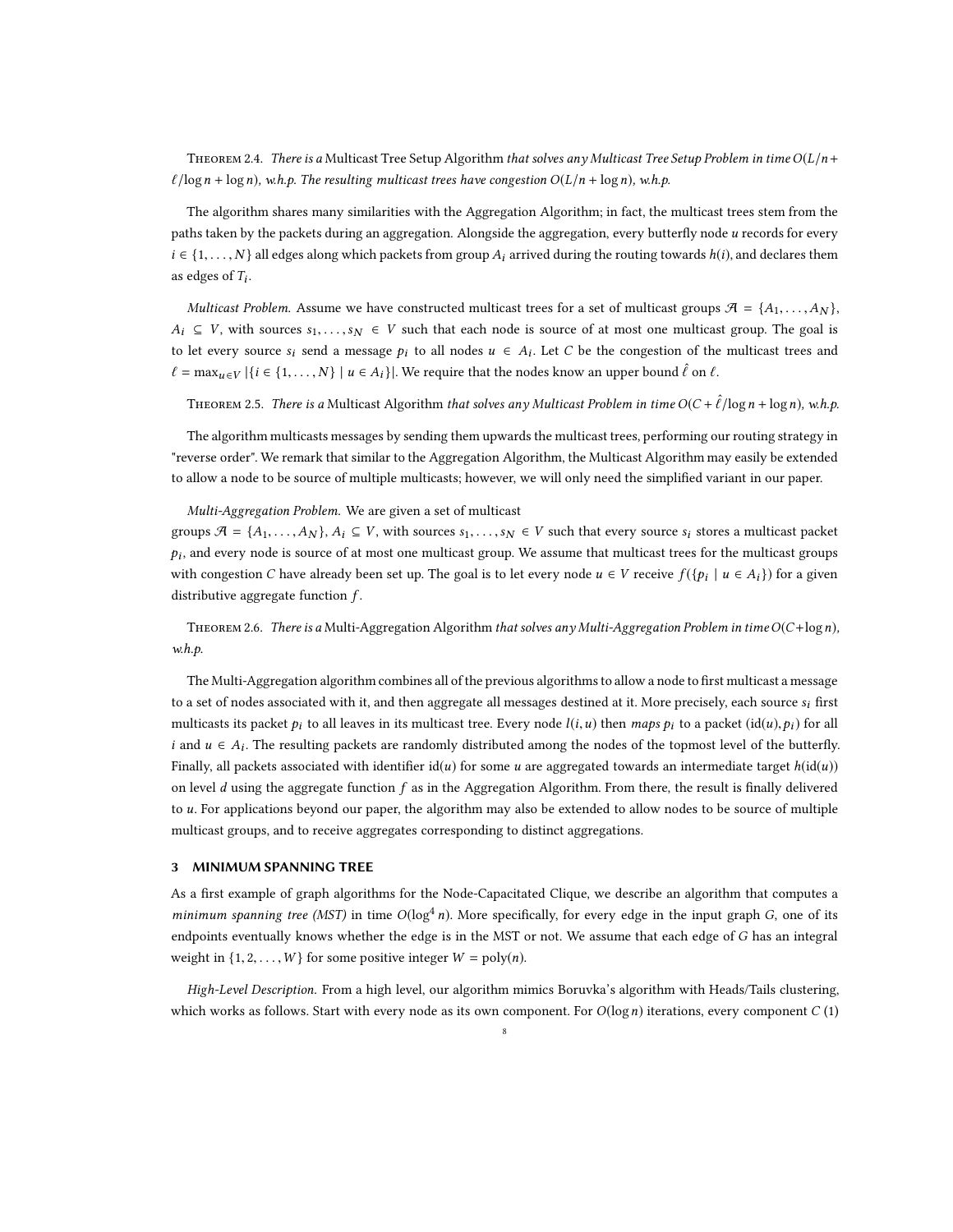finds its *lightest*, i.e., minimum-weight, edge out of the component that connects to the other components, (2) flips a Heads/Tails coin, and (3) learns the coin flip of the component  $C'$  on the other side of the lightest edge. If  $C$  flips Tails and  $C'$  flips Heads, then the edge connecting  $C$  to  $C'$  is added to the MST, and thus effectively component  $C$  merges with component  $C'$  (and whatever other components that are merging with  $C'$  simultaneously). It is well known that, w.h.p., all nodes get merged into one component within  $O(\log n)$  iterations and the added edges form an MST (see, e.g., [\[23,](#page-20-25) [24\]](#page-20-26)).

Details of the Algorithm. Over the course of the algorithm, each component  $C \subseteq V$  maintains a leader node  $l(C) \in$ C whose identifier is known to every node in the component. Furthermore, we maintain a multicast tree for each component C with source  $l(C)$  and corresponding multicast group  $C \setminus \{l(C)\}\$ . We ensure that the set of multicast trees has congestion  $O(\log n)$ . In each round of Boruvka's algorithm with the partition of V into components  $\{C_1, \ldots, C_N\}$ , every leader  $l(C_i)$  flips Heads/Tails and multicasts the result to all nodes in its component by using the Multicast Algorithm of Theorem [2.5.](#page-7-1) As the multicast trees have congestion  $O(\log n)$ , and  $\hat{\ell} = 1$  as every node is in exactly one component, this takes time  $O(\log n)$ , w.h.p.

For each component C, the leader then learns the lightest edge to a neighbor in  $V \setminus C$  in time  $O(\log^2 n \log W)$ . This is a highly nontrivial task that we address later. Afterwards, the leader multicasts the lightest edge {u,v} ∈  $(C \times (V \setminus C)) \cap E$ to every node in its component, which can again be done in time  $O(\log n)$ . For each component C that flips Tails, the node  $u \in C$  incident to the lightest outgoing edge  $\{u, v\}$  now has to learn whether  $v$ 's component  $C'$  has flipped Heads, and, if so, the identifier of  $l(C')$ . Therefor, *u joins* a multicast group  $A_{\mathrm{id}(v)}$  with source  $v$ , i.e., declares itself a member of  $A_{id(v)}$  and constructs multicast trees with the help of Theorem [2.4.](#page-7-2) As every node is member of at most one multicast group, setting up the corresponding trees with congestion  $O(\log n)$  takes time  $O(\log n)$ , w.h.p. By using the Multicast Algorithm, the endpoints of all lightest edges learn the result of the coin flip and the identifier of their adjacent component's leader in time  $O(\log n)$ .

If for the edge  $\{u, v\}$  the component  $C'$  of  $v$  has flipped Heads, then  $u$  sends the identifier of the leader of  $C'$  to its own leader, which in turn informs all nodes of C using a multicast. Note that thereby only u learns that  $\{u,v\}$  is an edge of the MST, but not v. Finally, the multicast trees of the resulting components are rebuilt by letting each node join a multicast group corresponding to its new leader. As the components are disjoint, the resulting trees with congestion  $O(\log n)$  are built in time  $O(\log n)$ , w.h.p.

Finding the Lightest Edge. To find the lightest edge of a component, we "sketch" its incident edges. Our algorithm follows the procedure FindMin of [\[35\]](#page-20-27), with the "broadcast-and-echo" subroutine inside each component replaced by multicasts and aggregations (i.e., executions of the Multicast and Aggregation Algorithm) from/to the leader to/from the entire component. As argued above, and due to Theorem [2.3,](#page-6-1) both steps can be performed in time  $O(\log n)$ , w.h.p. We highlight the main steps of FindMin, and refer the reader to [\[35](#page-20-27)] for the details and proof.

Initially, we bidirect each edge into two arcs in opposite directions, and define the identifier  $id(u, v) = id(u) \circ id(v)$ , where ∘ denotes the concatenation of two binary strings. We will apply binary search to the weights of edges so that we can find the lightest outgoing edge. Every iteration has a current range [L, R]  $\subseteq$  [1, W] such that the lightest edge out has weight in that range. To compute the next range, the algorithm determines whether there is an edge out of [L, M], where  $M := \lfloor (L + R)/2 \rfloor$ . If so, the new range becomes [L, M]; otherwise, the new range is  $\lfloor M + 1, R \rfloor$ .<sup>[3](#page-8-0)</sup> The

<span id="page-8-0"></span><sup>&</sup>lt;sup>3</sup>The algorithm FindMin of [\[35\]](#page-20-27) actually uses a " $\Theta(\log n)$ -ary" search instead of binary search, but we replace it with binary search here for simplicity of explanation.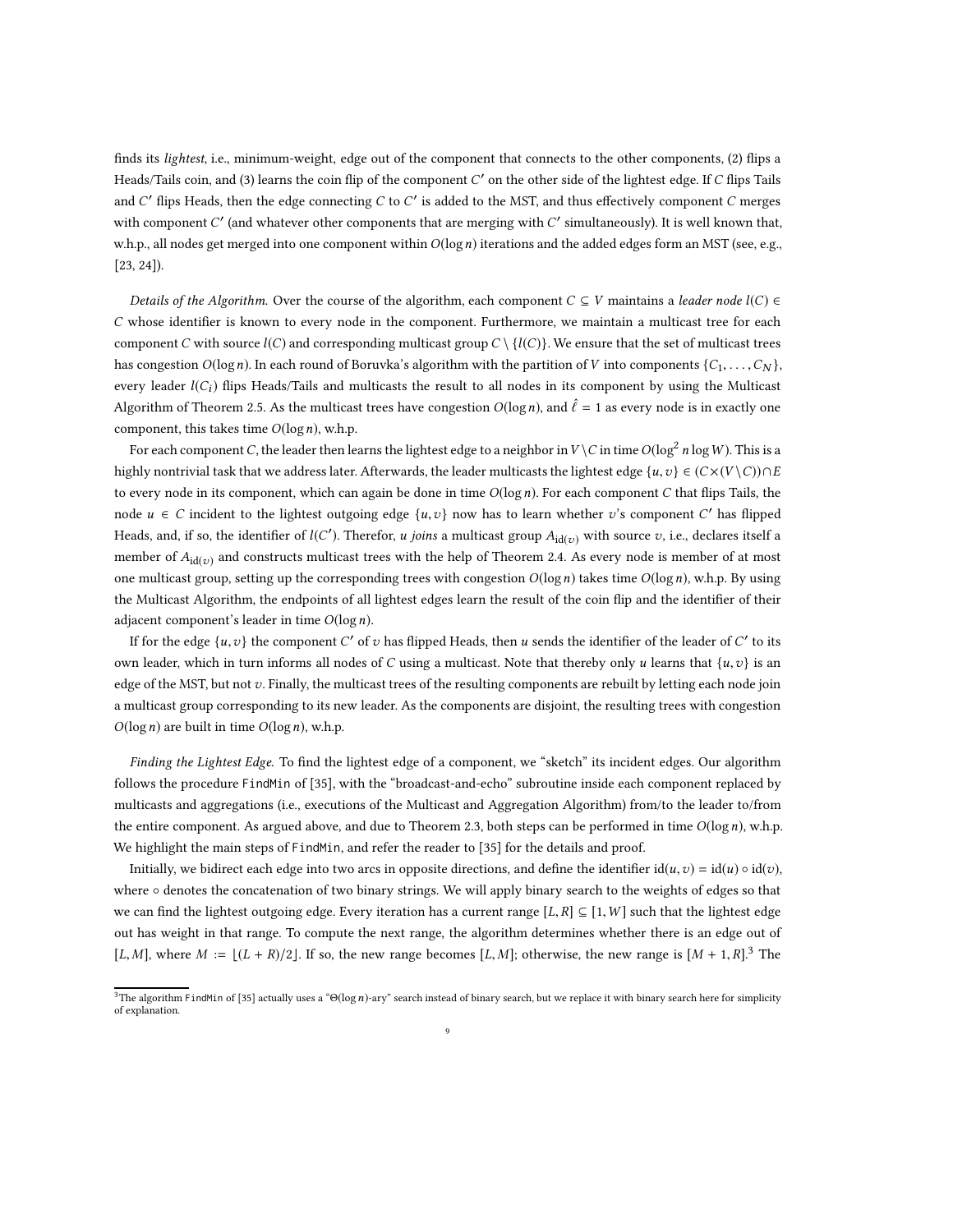remaining task is to solve the following subproblem: given a range [a, b], determine whether there exists an outgoing edge with weight in  $[a, b]$ .

To sketch their incident edges, the nodes use a (pseudo-)random hash function  $h$  that maps each edge identifier to  $\{0, 1\}$ . For a node *u*, define

$$
h^{\uparrow}(u) := \sum_{\substack{v \in N(u): \\ w(u,v) \in [a,b]}} h(\text{id}(u,v)) \mod 2,
$$

and

$$
h^{\downarrow}(u):=\sum_{\substack{v\in N(u):\\ w(u,v)\in [a,b]}} h(\mathrm{id}(v,u)) \mod 2,
$$

and for component  $C \subseteq V$ , define  $h^{\uparrow}(C) := \sum_{u \in C} h^{\uparrow}(u)$  and  $h^{\downarrow}(C)$  similarly. Observe that the unordered sets  $\{id(u, v) :$  $u \in C, v \in N(u), w(u, v) \in [a, b]$  and  $\{id(v, u) : u \in C, v \in N(u), w(u, v) \in [a, b]\}$  are the same if and only if component C does not have an outgoing edge with weight in the range  $[a, b]$ . Also, the hash function h satisfies the property that, if two sets  $S_1$ ,  $S_2$  of integers are not equal, then the values of  $\sum_{x \in S_1} h(x) \mod 2$  and  $\sum_{x \in S_2} h(x) \mod 2$ are not equal with constant probability. To compute the values of  $h^{\top}(C)$  and  $h^{\downarrow}(C)$ , each node  $u \in C$  computes  $h^{\top}(u)$ and  $h^{\downarrow}(u)$ , and an aggregation towards the leader node is performed in each component C with addition mod 2 as the aggregate function. We can repeat this procedure  $O(log n)$  times so that w.h.p., there is no outgoing edge out of C with weight in [a, b] if and only if  $h^{\uparrow}(C)$  and  $h^{\downarrow}(C)$  are equal in every trial. Note that this requires the nodes to know  $O(\log n)$ different hash functions; by the discussion in Section [2.2,](#page-5-2) the necessary  $O(log^3 n)$  bits can be retrieved beforehand in  $O(\log^2 n)$  rounds.

The running time analysis from [\[35\]](#page-20-27), modified to count the number of "broadcast-and-echo" subroutines, can be rewritten as follows.

Lemma 3.1 ([\[35\]](#page-20-27), Lemma 2). The leader node of each component learns the lightest edge out of its component within  $O(\log W \log n)$  iterations of multicasts and aggregations, w.h.p.

Since each iteration can be performed in time  $O(\log n)$ , and there are  $O(\log n)$  phases of Boruvka's algorithm, w.h.p., we conclude the following theorem.

THEOREM 3.2. The algorithm computes an MST in time  $O(\log^4 n)$ , w.h.p.

### 4 COMPUTING AN  $O(a)$ -ORIENTATION

One of the reasons the MST problem can be solved very efficiently is because we only require one endpoint of each edge to learn whether the edge is in the MST or not; otherwise, the problem seems to become significantly harder, as every node would have to learn some information about each incident edge. We observe this difficulty for the other graph problems considered in this paper as well. To approach this issue, we aim to set up multicast trees connecting each node with all of its neighbors in G, allowing us to essentially simulate variants of classical algorithms. As we will see, such trees can be set up efficiently if G has small arboricity by first computing an  $O(a)$ -orientation of G, which is described in this section.

We present the *Orientation Algorithm*, which computes an  $O(a)$ -orientation in time  $O((a + \log n) \log n)$ , w.h.p. More specifically, the goal is to let every node learn a direction of all of its incident edges in G. The algorithm essentially constructs a Nash-Williams forest-decomposition [\[50\]](#page-21-13) using the approach of [\[4\]](#page-19-3). From a high-level perspective, the algorithm repeatedly identifies low-degree nodes and removes them from the graph until the graph is empty. Whenever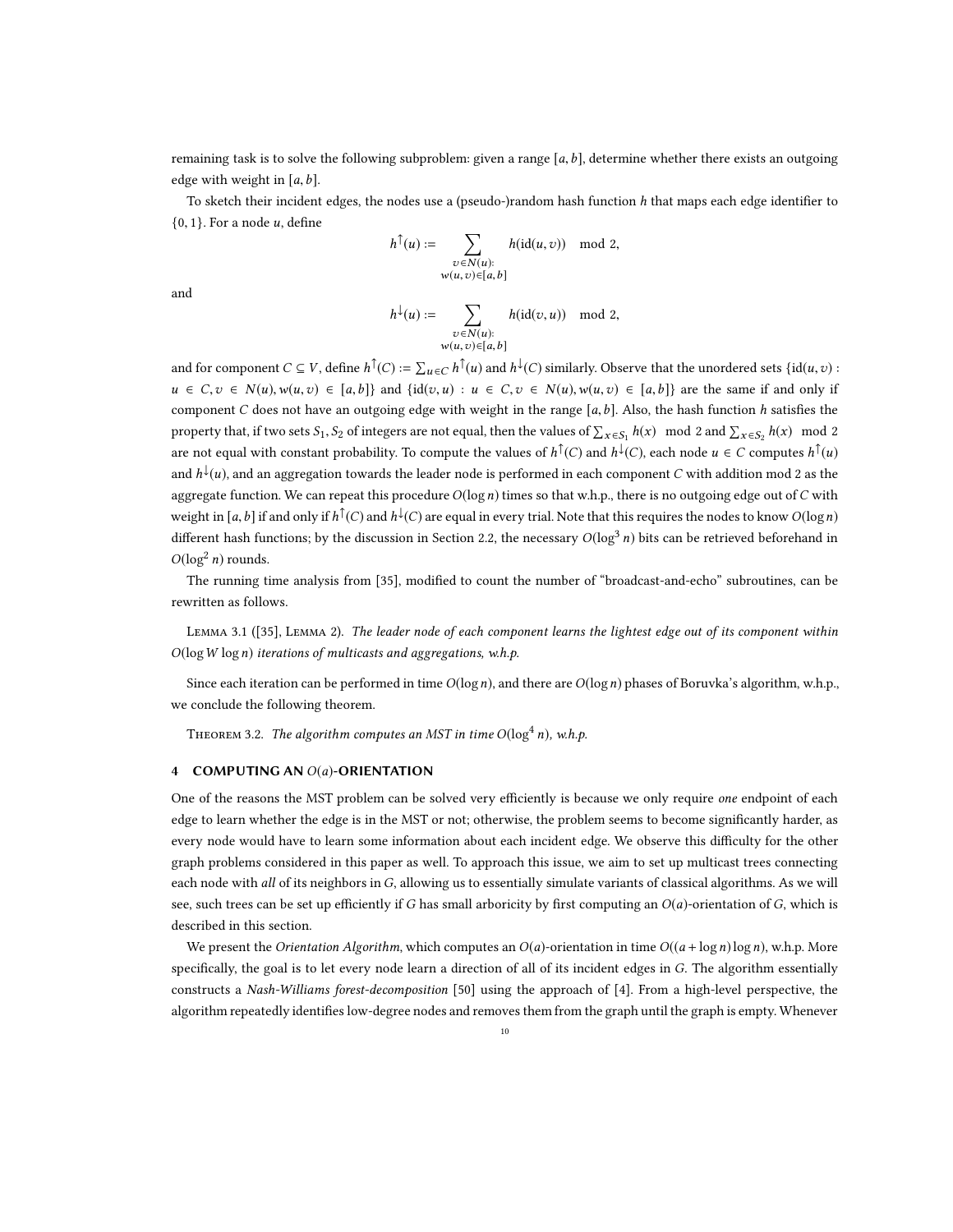a node leaves, all of its incident edges are directed away from it. More precisely, the algorithm proceeds in phases 1, ..., T. Let  $d_i(u)$  be the number of incident edges of a node u that have not yet been assigned a direction at the beginning of phase *i*. Define  $\overline{d_i}$  to be the average degree of all nodes *u* with  $d_i(u) > 0$ , i.e.,  $\overline{d_i} = \sum_{u \in V} d_i(u) / |\{u \in V\}|$  $V | d_i(u) > 0$ }. In phase *i*, a node *u* is called *inactive* if  $d_i(u) = 0$ , *active* if  $d_i(u) \leq 2\overline{d_i}$ , and *waiting* if  $d_i(u) > 2\overline{d_i}$ . In each phase, an edge  $\{u, v\}$  gets directed from u to v, if u is active and v is waiting, or if both nodes are active and  $id(u) < id(v)$ . Thereby, each node is waiting until it becomes active in some phase, and remains inactive for all subsequent phases. This results in a partition of the nodes into levels  $L_1, \ldots, L_T$ , where level i is the set  $L_i$  of active nodes in phase i. The lemma below follows from the fact that in every phase, at least half of all nodes that are not yet inactive become inactive, which can easily be shown, and that  $\overline{d_i} \leq 2a$ , since any subgraph of G can be partitioned into a forests, whose average degree is at most 2.

<span id="page-10-0"></span>LEMMA 4.1. The Orientation Algorithm takes  $O(log n)$  phases to compute an  $O(a)$ -orientation.

### 4.1 Identification Problem

It remains to show how a single phase can be performed efficiently in our model. Here, the main difficulty lies in having active nodes determine which of their neighbors are already inactive in order to conclude the orientations of incident edges. We approach this problem by solving the following Identification Problem: We are given a set  $L \subseteq V$ of learning nodes and a set  $P \subseteq V$  of playing nodes. Every playing node knows a subset of its neighbors that are potentially learning, i.e., it knows that none of the other neighbors are learning. The goal is to let every learning node determine which of its neighbors are playing.

To solve such a problem, we present the Identification Algorithm, which will later be used as a subroutine. In this subsection, we represent each edge  $\{u,v\}$  by two directed edges  $(u,v)$  and  $(v,u)$ . We assume that all nodes know s (pseudo-)random hash functions  $h_1, \ldots, h_s : E \to [q]$  for some parameters s and q. The hash functions are used to map every directed edge to s trials. We say an edge e participates in trial i if  $h_i(e) = i$  for some j.

Let  $u \in L$ . We refer to an edge  $(u, v)$  as a red edge of u, if v is not playing, and a blue edge of u, if v is playing. We identify each edge  $(u, v)$  by the identifiers of its endpoints, i.e.,  $id(u, v) = id(u) \circ id(v)$ . Let  $X(i)$  be the XOR of the identifiers of all edges  $(u, v)$  that participate in trial i, and  $X'(i)$  be the XOR of the identifiers of all blue edges  $(u, v)$ that participate in trial *i*. Furthermore, let  $x(i)$  be the total number of edges adjacent to u that participate in trial *i*, and let  $x'(i)$  be the number of blue edges that participate in trial *i*.

Our idea is to let  $u$  use these values to identify all of its red edges; then it can conclude which of its neighbors must be playing. Before describing this, we explain how the values are determined. Clearly, the values  $X(i)$  and  $x(i)$  can be computed by  $u$  by itself for all  $i$ . The other values are more difficult to obtain as  $u$  does not know which of its edges are blue. To compute these values, we use the Aggregation Algorithm: Each playing node  $v$  is in aggregation group  $A_{\text{id}(w)\circ i}$  for every potentially learning neighbor w and every trial *i* such that  $(w, v)$  participates in trial *i*. The input of v for the group  $A_{id(w) \circ i}$  is (id(w, v), 1), where the first coordinate is used to let w compute  $X'(i)$ , and the second coordinate is used to compute  $x'(i)$ . Correspondingly, the aggregate function  $f$  combines two inputs corresponding to the same aggregation group by taking the XOR of the first coordinate and the sum of the second coordinate. Thereby, *u* eventually receives both  $X'(i)$  and  $x'(i)$ .

We now show how  $u$  can identify its red edges using the aggregated information. First, it determines a trial  $i$  for which  $x(i) = x'(i) + 1$ . Since neighbors that are not playing did not participate in the aggregation, in this case there is exactly one red edge  $(u, v)$  such that  $id(u, v)$  is included in  $X(i)$  but not in  $X'(i)$ . Therefore,  $id(u, v)$  can be retrieved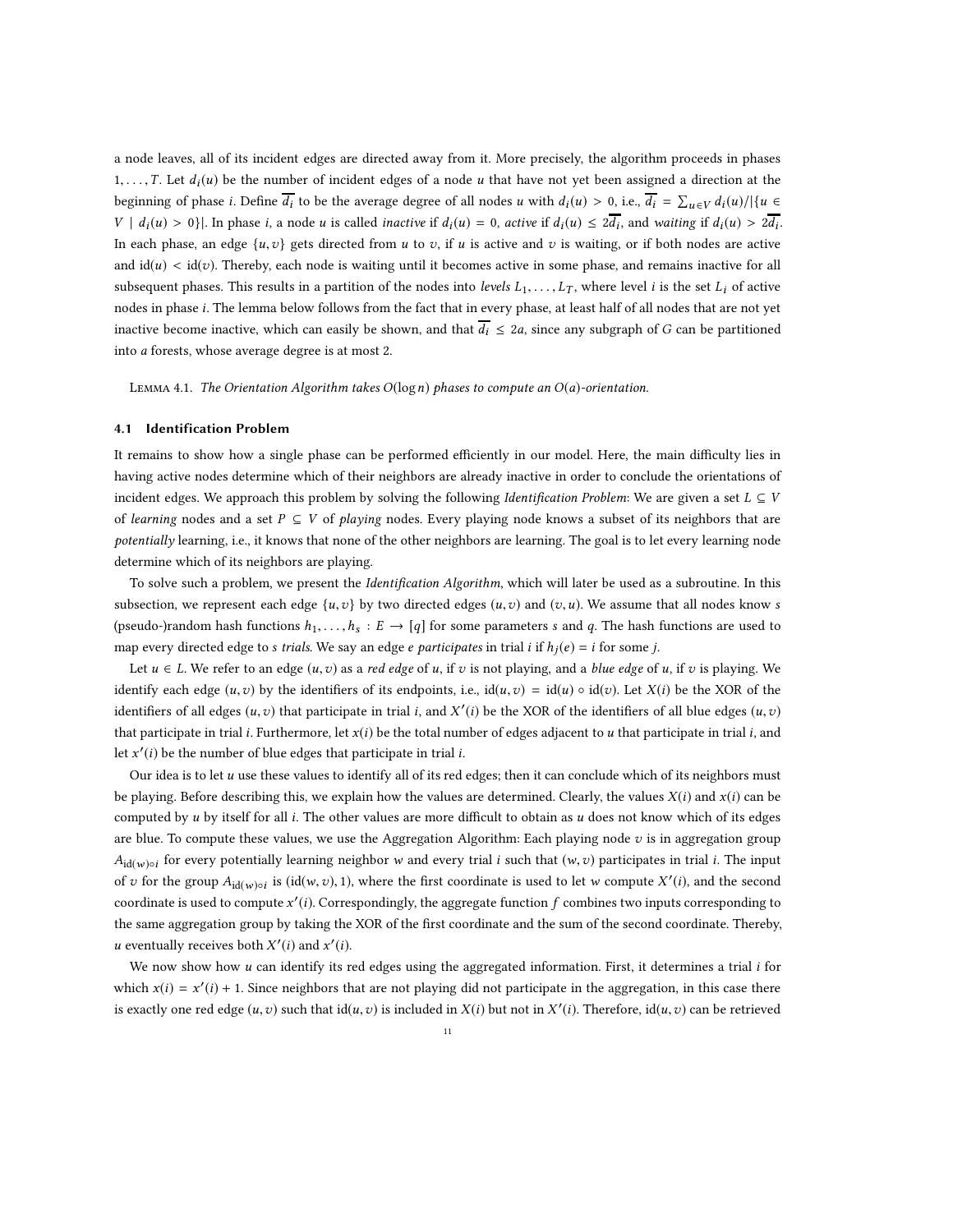by taking the XOR of both values. Having identified  $id(u, v)$ , u determines all trials in which  $(u, v)$  participates using the common hash functions and "removes"  $id(u, v)$  from  $X(i)$  by again computing the XOR of both. It then decreases  $x(i)$  by 1 and repeats the above procedure until no further edge can be identified. If u always finds a trial i for which  $x(i) = x'(i) + 1$ , then it eventually has identified all red edges. Clearly, all the remaining neighbors must be playing.

<span id="page-11-0"></span>LEMMA 4.2. Let  $u \in L$  and assume that u is incident to at most p red edges. Let s be the number of hash functions, and q be the number of trials.

$$
\Pr[u \text{ fails to identify at least } k \text{ red edges}] \le 2\left(\frac{2sk}{q}\right)^{(s-2)k/2}
$$

for  $q \ge 4$ esp and  $s \ge 4$ .

PROOF. u fails to identify at least k red edges if at some iteration of the above procedure there are  $j \geq k$  edges left such that all edges participate only in trials in which at least two of the j edges participate. Here, the j edges participate in at most  $\lfloor s \cdot j/2 \rfloor$  many different trials, since otherwise there must be a trial in which only one edge participates. Therefore, the probability for that event is

$$
\begin{split} \Pr &\leq \sum_{j=k}^{p} \binom{p}{j} \binom{q}{sj/2} \left(\frac{sj/2}{q}\right)^{sj} \\ &\leq \sum_{j=k}^{p} \left(\frac{ep}{j}\right)^j \left(\frac{2eq}{sj}\right)^{sj/2} \left(\frac{sj}{2q}\right)^{sj} \\ &= \sum_{j=k}^{p} \left[ \left(\frac{ep}{j} \cdot \frac{sj}{2q}\right) \left(\frac{2eq}{sj} \cdot \frac{sj}{2q}\right)^{s/2} \cdot \left(\frac{sj}{2q}\right)^{s/2-1} \right]^j \\ &= \sum_{j=k}^{p} \left[ \frac{e^2ps}{2q} \cdot \left(\frac{esj}{2q}\right)^{s/2-1} \right]^j \\ &\leq \sum_{j=k}^{p} \left(\frac{2sj}{q}\right)^{(s-2)j/2} \leq 2 \left(\frac{2sk}{q}\right)^{(s-2)k/2}, \end{split}
$$

where the last inequality holds because

$$
\left(\frac{2s(j+1)}{q}\right)^{(s-2)(j+1)/2}
$$
\n
$$
= \left(\frac{2s(j+1)}{q}\right)^{(s-2)/2} \left(\frac{2s(j+1)}{q}\right)^{(s-2)/2}
$$
\n
$$
= \left(\frac{2s(j+1)}{q}\right)^{(s-2)/2} \left(\left(\frac{j+1}{j}\right)^j\right)^{(s-2)/2} \left(\frac{2sj}{q}\right)^{(s-2)/2}
$$
\n
$$
\leq \left(\frac{2es(j+1)}{q}\right)^{(s-2)/2} \left(\frac{2sj}{q}\right)^{(s-2)/2}
$$
\n
$$
\leq 1/2 \left(\frac{2sj}{q}\right)^{(s-2)/2}.
$$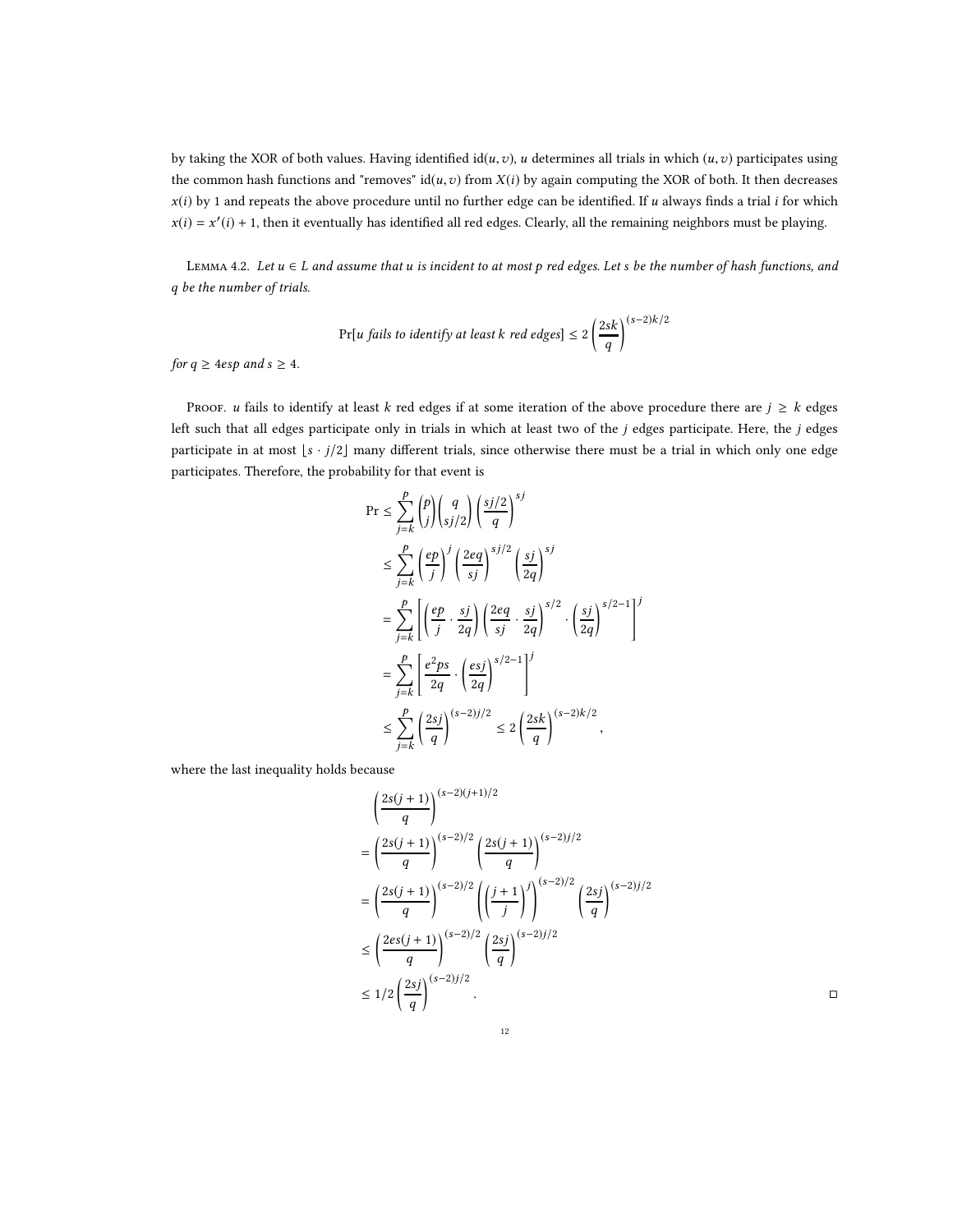#### 4.2 Details of the Algorithm

Finally, we show how the Identification Algorithm can be used to efficiently realize a phase of the high-level algorithm in time  $O(a + \log n)$ , w.h.p. In our algorithm every node learns the direction of all its incident edges in the phase in which it is active; however, its neighbors might learn their direction only in subsequent phases. Each phase is divided into three stages: In Stage 1, every node determines whether it is active in this phase. In Stage 2, every active node learns which of its neighbors are inactive. Finally, in Stage 3 every active node learns which of its remaining neighbors, which must be either active or waiting, are active. From this information, and since every node knows the identifiers of all of its neighbors, every active node concludes the direction of each of its incident edges. In the following we describe the three stages of a phase  $i$  in detail.

Stage 1: Determine Active Nodes. We assume that all nodes start the stage in the same round. First, every node u that is not inactive needs to compute  $d_i(u)$  (i.e.,  $d(u)$  minus the number of inactive neighbors) to determine whether it remains waiting or becomes active in this phase. This value can easily be computed using the Aggregation Algorithm: Every inactive node  $v$ , which already knows the orientation of each of its incident edges, is a member of every aggregation group  $A_{\text{id}(w)}$  such that  $v \to w$ . As the input value of each node we choose 1, the aggregate function f is the sum, and  $\ell_2 \leq 1 =: \hat{\ell}_2$ . By performing the Aggregation Algorithm, u determines the number of inactive neighbors, and, by subtracting the value from  $d(u)$ , computes  $d_i(u)$ . Afterwards, the nodes use the Aggregate-and-Broadcast Algorithm to compute  $\overline{d_i}$  and to achieve synchronization.

Stage 2: Identify Inactive Neighbors. The goal of this stage is to let every active node learn which of its neighbors are inactive. The stage is divided into two steps: In the first step, a large fraction of active nodes succeeds in the identification of inactive neighbors. The purpose of the second step is to take care of the nodes that were *unsuccessful* in the first step, i.e., that only identified some, but not all, of their incident red edges. In both steps we use the Identification Algorithm described in the previous section, and carefully choose the parameters to achieve that each step only takes time  $O(a + \log n)$ .

At the beginning of the first step, the nodes compute  $d_i^* = \max_{u \in L_i} (d_i(u))$  by performing the Aggregate-and-Broadcast Algorithm. Let  $d^* = \max_{j \leq i} d_i^*$ , which is a value known to all nodes, and note that  $d^* = O(a)$ . Then, the nodes perform the Identification Algorithm, where the active nodes are *learning* and the inactive nodes are *playing*. Hence, the endpoints of the *red edges* learned by the active nodes must either be active or waiting. If we chose  $s = c \log n$ and  $q = 4ecd* \log n$  for some constant  $c > 6$  as parameters, then by Lemma [4.2](#page-11-0) all nodes would learn all of their red edges, w.h.p., already in this step; however, this would take time  $O(a \log n)$ . To reduce this to  $O(a + \log n)$ , we instead choose  $s = c$  and  $q = 4e c d^*$  log n for some constant  $c > 6$ , and accept that nodes fail to identify some of their red edges in this step. However, for this choice Lemma [4.2](#page-11-0) implies that each node fails to identify at most  $\log n$  red edges, w.h.p.

We now describe how these remaining edges are identified in the second step. Let  $U = \{u \in V \mid u \text{ is unsuccessful}\}.$ We divide U into sets of high-degree nodes  $U_{high} = \{u \in U \mid (d(u) - d_i(u)) > n/\log n\}$  and of low-degree nodes  $U_{low} = {u \in U \mid (d(u) - d_i(u)) \le n/\log n}$  and consider the nodes of each set separately. By dealing with high-degree nodes separately, we ensure that the global load required to let low-degree nodes identify their red edges reduces by a logn factor. First, the nodes of  $U_{high}$  (of which there are only  $O(a + \log n)$ , w.h.p.) broadcast their identifiers by using a variant of the Aggregate-and-Broadcast Algorithm: Using the path system of the butterfly, every node  $u \in U_{high}$ sends its identifier to the node  $v$  with identifier 0; however, messages are not combined. Instead, whenever multiple identifiers contend to use the same edge in the same round, the smallest identifier is sent first. After  $v$  has received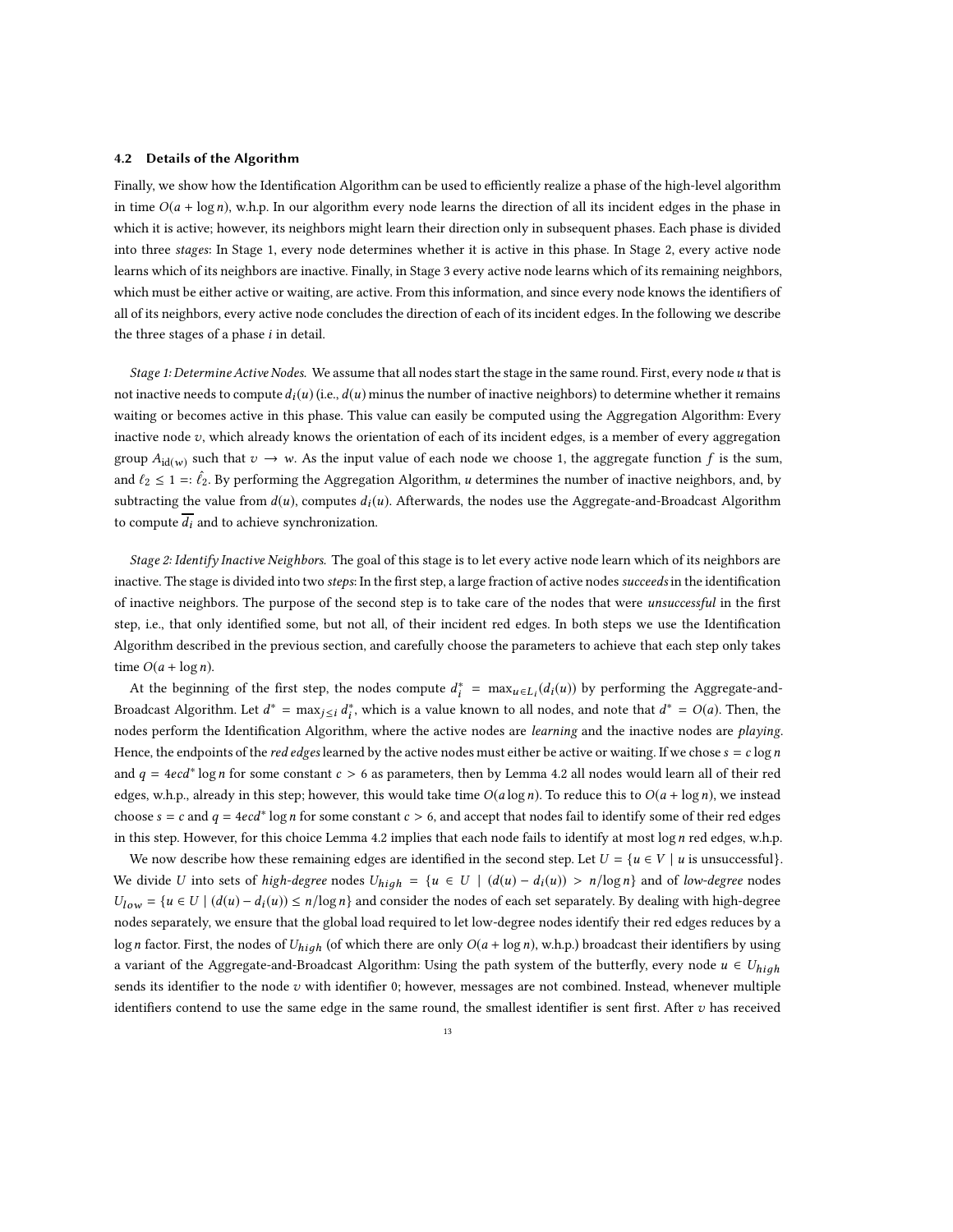all identifiers, it broadcasts them in a pipelined fashion, i.e., one after the other, to all other nodes. For every node  $u \in A := \{u \in V \mid u \text{ is active or waiting} \}$  define  $R_u = U_{hiah} \cap N(u)$ , i.e.,  $(v, u)$  is a red edge of v for all  $v \in R_u$ . Let  $u \in A$ . For each  $v \in R_u$ , u chooses a round from {1, ..., max{|R<sub>u</sub>|,  $d_i^*$ }} uniformly and independently at random and sends its own identifier to  $v$  in that round. Afterwards, every high-degree node can identify all of its red edges. As  $\max_{u \in A} \{|R_u|, d_i^*\} = O(a + \log n)$ , this takes time  $O(a + \log n)$ , w.h.p.

To let the low-degree nodes identify their red edges, we again use the Identification Algorithm. First, in order to narrow down its set of potentially learning neighbors, every inactive node determines which of its neighbors are unsuccessful low-degree nodes. Therefore, we let every inactive node  $u$  join multicast group  $A_{\text{id}(v)}$  for all  $u \to v$  such that v is not inactive (recall that every inactive node knows the directions of all of its incident edges, and whether the other endpoint of each edge is inactive or not). Every node  $v \in U_{low}$  then informs its inactive neighbors by using the Multicast Algorithm. Since every node is member of at most  $d^*$  multicast groups, which is a value known to all nodes, the nodes know an upper bound on  $\ell$  as required by the algorithm. Having narrowed down the set of learning nodes and the sets of potentially learning neighbors to the unsuccessful ones only, the Identification Algorithm is performed once again. As the parameters of the algorithm we choose  $s = c \log n$  and  $q = 4ec \log^2 n$  for some constant  $c > 6$ .

Stage 3: Identify Active Neighbors. Finally, every active node has to learn which of the endpoints of its red edges are active. In the following, let  $id(e) = id(u) \circ id(v)$  be the identifier of an edge given by its endpoints u and v such that  $\text{id}(u) < \text{id}(v)$ . The nodes use two (pseudo-)random hash-function h, r, where h maps the identifier of an edge e to a node  $h(\text{id}(e)) \in V$  uniformly and independently at random, and r maps its identifier to a round  $r(\text{id}(e)) \in \{1, ..., d_i^*\}$ uniformly and independently at random. Every active node u sends an edge-message containing  $id(e)$  to  $h(id(e))$  in round  $r(id(e))$  for every incident edge e leading to an active or waiting node. Using this strategy, two adjacent active nodes u, v send an edge-message containing id( $\{u,v\}$ ) to the same node in the same round. Whenever a node receives two edge-messages with the same edge identifier, it immediately responds to the corresponding nodes, which thereby learn that both endpoints are active.

## 4.3 Analysis

We now turn to the analysis of the algorithm. We mainly show the following lemma:

<span id="page-13-1"></span>LEMMA 4.3. In phase i of the algorithm, every node  $v \in L_i$  learns the directions of its incident edges. Each phase takes time  $O(a + \log n)$ , w.h.p. In every round, each node sends and receives at most  $O(\log n)$  messages, w.h.p.

We present the proof in three parts: first, we show the correctness of the algorithm, then analyze its runtime, and finally show that every node receives at most  $O(\log n)$  messages in each round.

### <span id="page-13-0"></span>Lemma 4.4. In the first step, every active node fails to identify at most logn red edges, w.h.p.

Proof. Note that every active node can only be adjacent to at most  $p \leq d^*$  active or waiting nodes, i.e., it is incident to at most  $p$  red edges. Therefore, by Lemma [4.2,](#page-11-0) the probability that an active node u fails to identify at least  $\log n$  red edges is

$$
2\left(\frac{2c\log n}{4ecd^*\log n}\right)^{(c-2)\log n/2} \le \frac{1}{2^{(c/2-1)\log n - 1}} \le \frac{1}{n^{c/2-2}}
$$

.

Taking the union bound over all nodes implies the lemma.

Lemma 4.5. After the second step, every active node has identified all of its red edges, w.h.p.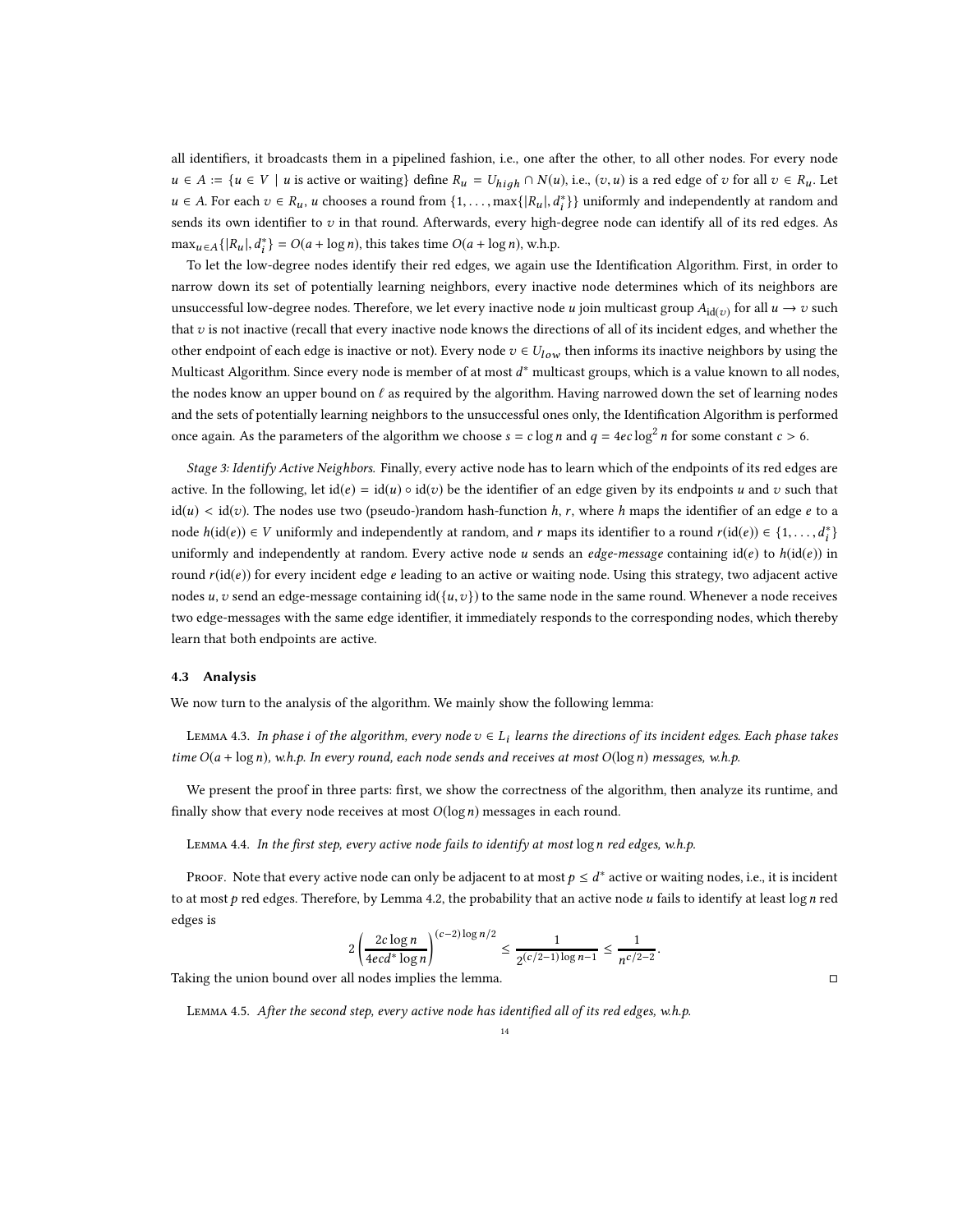PROOF. If  $u \in U_{high}$ , then after having received the identifiers of all neighbors that are active or waiting, u immediately knows its red edges. Now let  $u \in U_{low}$ . Since by Lemma [4.4](#page-13-0) u has at most  $p \leq \log n$  remaining red edges, by Lemma [4.2](#page-11-0) we have that the probability that  $u$  fails to identify at most one of its remaining red edges is at most

$$
2\left(\frac{2c\log n}{4ec\log^2 n}\right)^{(c\log n-2)/2} \le \frac{1}{2^{c\log n/2-2}} \le \frac{1}{n^{c/2-2}}.
$$

Taking the union bound over all nodes implies the lemma.

To bound the runtime of the complete algorithm, we now prove that each stage takes time  $O(a + \log n)$ , w.h.p.

LEMMA 4.6. Stage 1 takes time  $O(a + \log n)$ , w.h.p.

Proof. In the execution of the Aggregation Algorithm, every inactive node is member of at most  $O(a)$  aggregation groups and every active node is target of at most one aggregation, i.e.,  $L = O(na)$  and  $\ell_1 + \hat{\ell}_2 = O(a)$ . The lemma follows from Theorem [2.3.](#page-6-1)

For the runtime of Stage 2 we need the following two lemmas.

<span id="page-14-0"></span>LEMMA 4.7.  $|U_{high}| = O(a + \log n)$ , w.h.p.

PROOF. Let  $A = \{u \in L_i \mid (d(u) - d_i(u)) > n/\log n\}$ . Note that since  $\overline{d} \leq 2a$ , we have that  $\sum_{u \in V} d(u) \leq 2an$ , and therefore  $|A| \le 2a \log n$ . For  $u \in A$  let  $X_u$  be the binary random variable that is 1, if u is unsuccessful in the first step, and 0, otherwise. By Lemma [4.2](#page-11-0) and since  $c > 6$ , we have

$$
\Pr[X_u = 1] \le \frac{1}{\log^{c/2 - 2} n} \le \frac{1}{\log n}.
$$

Let  $X = \sum_{u \in A} X_u$ . X is the sum of independent binary random variables with expected value  $E[X] \le 2a \log n / \log n =$  $2a =: \mu$ . Let  $\delta = \max\{\alpha \log n/\mu, 1\}$  for some constant  $\alpha > 3$ , then by using the Chernoff bound of Lemma [2.1](#page-5-1) we get that

$$
\Pr[X \ge (1+\delta)\mu] \le e^{-\alpha \log n/3} \le \frac{1}{n^{\alpha/3}},
$$

and thus  $X = O(a + \log n)$ , w.h.p.

<span id="page-14-1"></span>LEMMA 4.8.  $\sum_{u \in U_{low}} (d(u) - d_i(u)) = O(an/\log n + n)$ , w.h.p.

Proof. Let  $A = \{u \in L_i \mid (d(u) - d_i(u)) > n/\log n\}$ . For a node  $u \in A$ , let  $X_u$  be the random variable that is  $d_u$ , if  $u$ is unsuccessful in the first step, and 0, otherwise. From the proof of Lemma [4.7,](#page-14-0) we have that  $Pr[X_u = d_u] \le 1/log n$ . Let A be the set of active nodes. Then  $X = \sum_{u \in A} X_u$  is a sum of independent random variables with expected value  $E[X] \leq \sum_{u \in A} d(u) / \log n \leq an / \log n =: \mu$ . Note that  $d(u) \leq n / \log n$  for all  $u \in A$ . Therefore, we can use the Chernoff bound of Lemma [2.1](#page-5-1) with  $\delta = \max\{\alpha n/\mu, 1\}$  for some constant  $\alpha > 3$ , and get

$$
\Pr[X \ge (1+\delta)\mu] \le e^{-\alpha n \log n/(n3)} \le \frac{1}{n^{\alpha/3}}.
$$

Therefore, we have that  $X = O(an/\log n + n)$ , w.h.p.

We are now ready to bound the runtime of Stage 2.

LEMMA 4.9. Stage 2 takes time  $O(a + \log n)$ , w.h.p.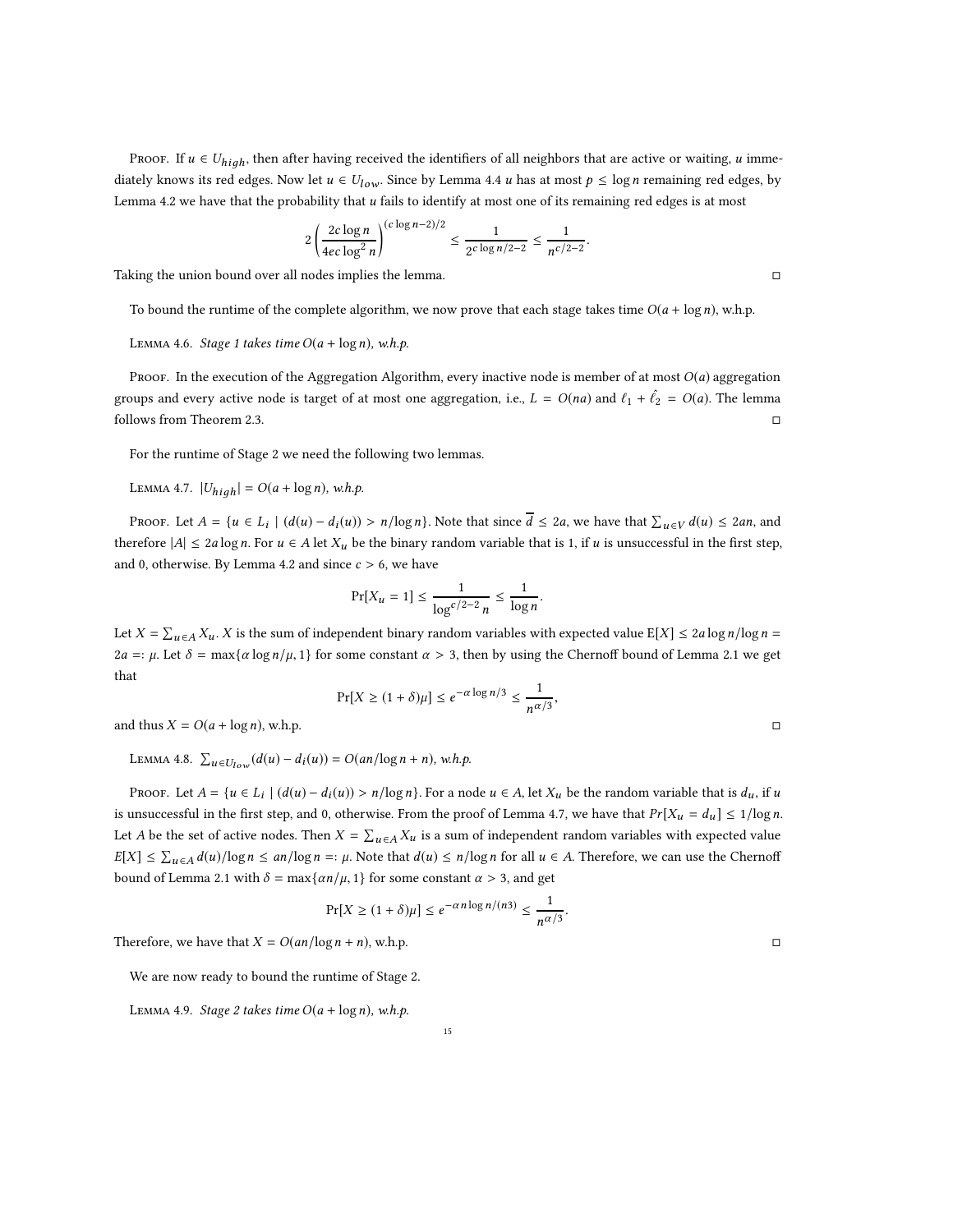Proof. The computation of  $d^*$  at the beginning of the first step takes time  $O(\log n)$ . To perform the first execution of the Identification Algorithm, every node has to learn  $s = O(1)$  hash functions, which can be done in time  $O(\log n)$ (see Section [2.2\)](#page-5-2). In the first execution of the Identification Algorithm, every active node u is target of aggregation group  $A_{\mathrm{id}(u) \circ i}$  for every trial *i*, and every inactive neighbor  $v$  of  $u$  is member of all aggregation groups  $A_{\mathrm{id}(u) \circ i}$  such that  $(u, v)$  participates in trial *i*. Therefore, every active node is target of at most  $4ecd^*$  log *n* and every inactive node is a member of at most cd<sup>∗</sup> aggregation groups. Since both values are known to every node, the nodes know an upper bound  $\hat{\ell_2}$  = 4 $e c d^*$  log $n$  on  $\ell_2$ . Since every inactive node is a member of at most  $c d^*$  aggregation groups, the global load L is bounded by ncd<sup>\*</sup>. By Theorem [2.3,](#page-6-1) the Aggregation Algorithm takes time

$$
O\left(\frac{ncd^*}{n} + \frac{4ecd^* \log n}{\log n} + \log n\right) = O(a + \log n),
$$

w.h.p., to solve the problem.

Now consider the second step. By Lemma [4.7,](#page-14-0)  $|U_{high}| = O(a + \log n)$ , w.h.p.. A simple delay sequence argument can be used to show that all identifiers are broadcasted within time  $O(a + \log n)$ . Informing each node in  $U_{high}$  about its red edges takes an additional  $O(a + \log n)$  rounds, as  $|R_u| = O(a + \log n)$  for every node u and  $d_i^* = O(a)$ .

The multicast trees to handle low-degree nodes are constructed in time  $O(a + \log n)$ , as every inactive node joins at most  $d^*$  multicast groups, and the resulting trees have congestion  $O(nd^*/n + \log n) = (a + \log n)$ , w.h.p. Correspondingly, the multicast can be performed in time  $O(a + \log n)$ , w.h.p.

We now bound the runtime of the final execution of the Identification Algorithm. First, note that the  $s = \Theta(\log n)$ hash functions can be learned by broadcasting the  $O(\log^2 n)$  bits required for each hash function (see Section [2.2\)](#page-5-2) in a pipelined fashion in a binary tree, which is implicitly given in the network. Clearly, this takes time  $O(\log n)$  and requires each node to send and receive only  $O(\log n)$  messages in each round. Every inactive node is a member of at most  $O(a \log n)$  aggregation groups, and every node is a target of at most  $4ec \log^2 n$  aggregation groups. By Lemma [4.8](#page-14-1)  $\sum_{u \in U_{low}} (d(u) - d_i(u)) = O(an/\log n + n)$ , w.h.p. As this is also a bound on the number of edges that participate in any trial, and each edge participates in c log *n* trials, the global load L is bounded by  $O(an + n \log n)$ . Therefore, by Theorem [2.3,](#page-6-1) the Aggregation Algorithm takes time  $O(a + \log n)$ , w.h.p.

The lemma below follows from the fact that  $d_i^* = O(a)$ .

LEMMA 4.10. Stage 3 takes time  $O(a + \log n)$ .

Finally, it remains to show that no node receives too many messages.

Lemma 4.11. In each round of the algorithm, every node sends and receives at most O(logn) messages, w.h.p.

Proof. By the discussion of Section [2.2,](#page-5-2) the executions of the Aggregation, Multicast Tree Setup, and Multicast Algorithm ensure that every node receives only  $O(\log n)$  messages in each round. It remains to show the claim for the second step of Stage 2, where high-degree nodes broadcast their identifiers and receive their red edges, and for Stage 3, where active nodes learn which of their red edges lead to other active nodes.

For the first part, note that after all high-degree nodes have broadcasted their identifiers, every active or waiting node sends out  $O(\log n)$  messages containing its identifier in every round, w.h.p., which can easily be shown using Chernoff bounds. Second, as every high-degree node receives at most  $d_i^*$  identifiers, it also follows from the Chernoff bound that every such node receives at most  $O(\log n)$  messages in each round, w.h.p.

Now consider Stage 3 of the algorithm. Again, by using the Chernoff bound, it can easily be shown that no node sends out more than  $O(\log n)$  edge-messages in any round. Therefore, every node only receives  $O(\log n)$  response messages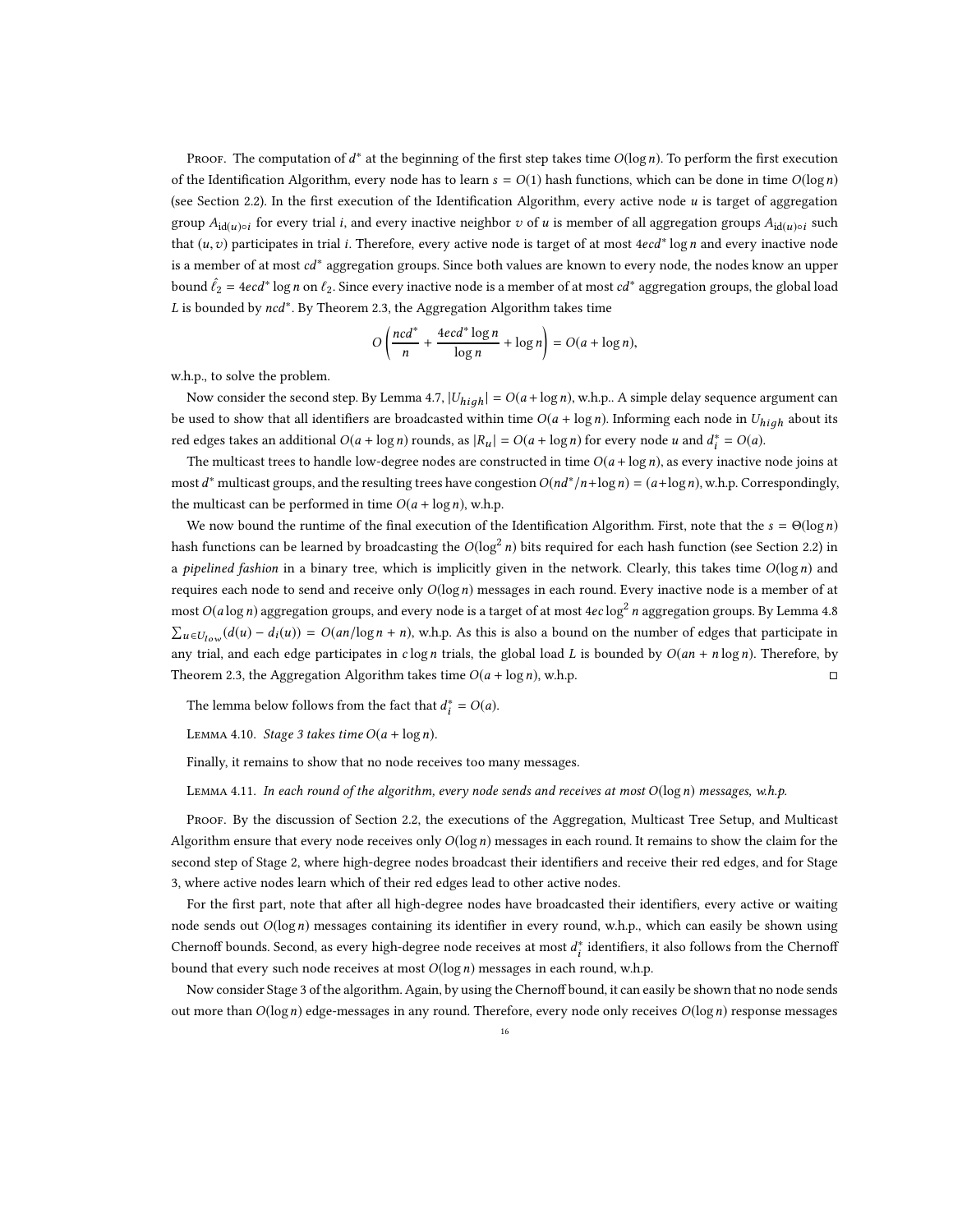in every round. It remains to show that every node receives at most  $O(log n)$  edge-messages in every round, from which it follows that it only sends out  $O(\log n)$  response messages in every round. Let  $A = \{ \{u, v\} \mid u$  or v is active} and note that  $|A| \le nd_i^*$ . Fix a node  $u \in V$  and a round  $i \in \{1, ..., d_i^*\}$  and let  $X_e$  be the binary random variable that is 1 if and only if  $h(id(e)) = u$  and  $r(id(e)) = i$  for  $e \in A$ . Then  $Pr[X_e = 1] = 1/(nd_i^*)$ .  $X = \sum_{e \in A} X_e$  has expected value  $E[X] \leq 1$ . Using the Chernoff bound we get that  $X = O(\log n)$ , w.h.p., which implies that u receives at most  $O(\log n)$ edge-messages in round i. The claim follows by taking the union bound over all nodes and rounds.

Taking Lemma [4.3](#page-13-1) together with Lemma [4.1](#page-10-0) yields the final theorem of this section.

THEOREM 4.12. The Orientation Algorithm computes an  $O(a)$ -orientation in time  $O((a + \log n) \log n)$ , w.h.p.

### 5 GRAPH PROBLEMS BEYOND MST

We conclude our initiating study of the Node-Capacitated Clique by presenting a set of graph problems that can be solved efficiently in graphs with bounded arboricity. The presented algorithms rely on a structure of precomputed multicast trees. More specifically, for every node  $u \in V$  we construct a multicast tree  $T_{\text{id}(u)}$  for the multicast group  $A_{\text{id}(u)} = N(u)$ . Since such trees enable the nodes to send messages to all of their neighbors, in the following we refer to them as broadcast trees.

In a naive approach to construct these trees, one could simply use the Multicast Tree Setup Algorithm, where each node joins the multicast group of every neighbor. However, as  $\ell = \Delta$ , the time to construct these trees would be  $O(\overline{d} + \Delta/\log n + \log n)$ , which can be  $O(n/\log n)$  if G is a star, for example. Instead, we first construct an  $O(a)$ -orientation of the edges as shown in the previous section, and let  $u$  only join multicast groups  $A_{\text{id}(v)}$  (which translates to injecting one packet per group into the butterfly) for every out-neighbor  $v$ . Additionally, for every out-neighbor  $v$  it takes care of v joining u's multicast group by injecting a packet for v. In case of a star for example (whose arboricity is one), every node, including the center, injects at most two packets. In general, we obtain the following result.

<span id="page-16-1"></span>LEMMA 5.1. Setting up broadcast trees takes time  $O(a+\log n)$ , w.h.p. The congestion of the broadcast trees is  $O(a+\log n)$ , w.h.p.

The corollary below, which follows from the analysis of Theorem [2.6,](#page-7-3) establishes one of the key techniques used by the algorithms in this section.

<span id="page-16-2"></span>COROLLARY 1. Let  $S \subseteq V$ . Using the broadcast trees, the Multi-Aggregation Algorithm solves any Multi-Aggregation Problem with multicast groups  $A_{id(u)} = N(u)$  and  $s_{id(u)} = u$  for all  $u \in S$  in time  $O(\sum_{u \in S} d(u)/n + \log n)$ , w.h.p.

### <span id="page-16-0"></span>5.1 Breadth-First Search Trees

As a simple example, we show how to compute Breadth-First Search (BFS) Trees: Let s be a node and let  $\delta(u)$  be the length of a shortest (unweighted) path from s to u in G. Furthermore, let  $\pi(u)$  be the predecessor of u on a shortest path from s to u (breaking ties by choosing the one with smallest identifier). The goal is to let each node  $u \in V$  eventually store  $\delta(u)$  and  $\pi(u)$ . Using the broadcast trees, the problem can easily be solved by the following algorithm, which proceeds in phases. In Phase 1, only s is active, and in Phase  $i > 1$ , all nodes that have received an identifier in Phase  $i - 1$  for the first time are active. In each phase, every active node sends its identifier to all of its neighbors using the broadcast trees and the Multi-Aggregation Algorithm. By choosing f as the minimum function, every node that has an active neighbor thereby receives the minimum identifier of all active neighbors. Furthermore, in every Phase  $i > 1$ ,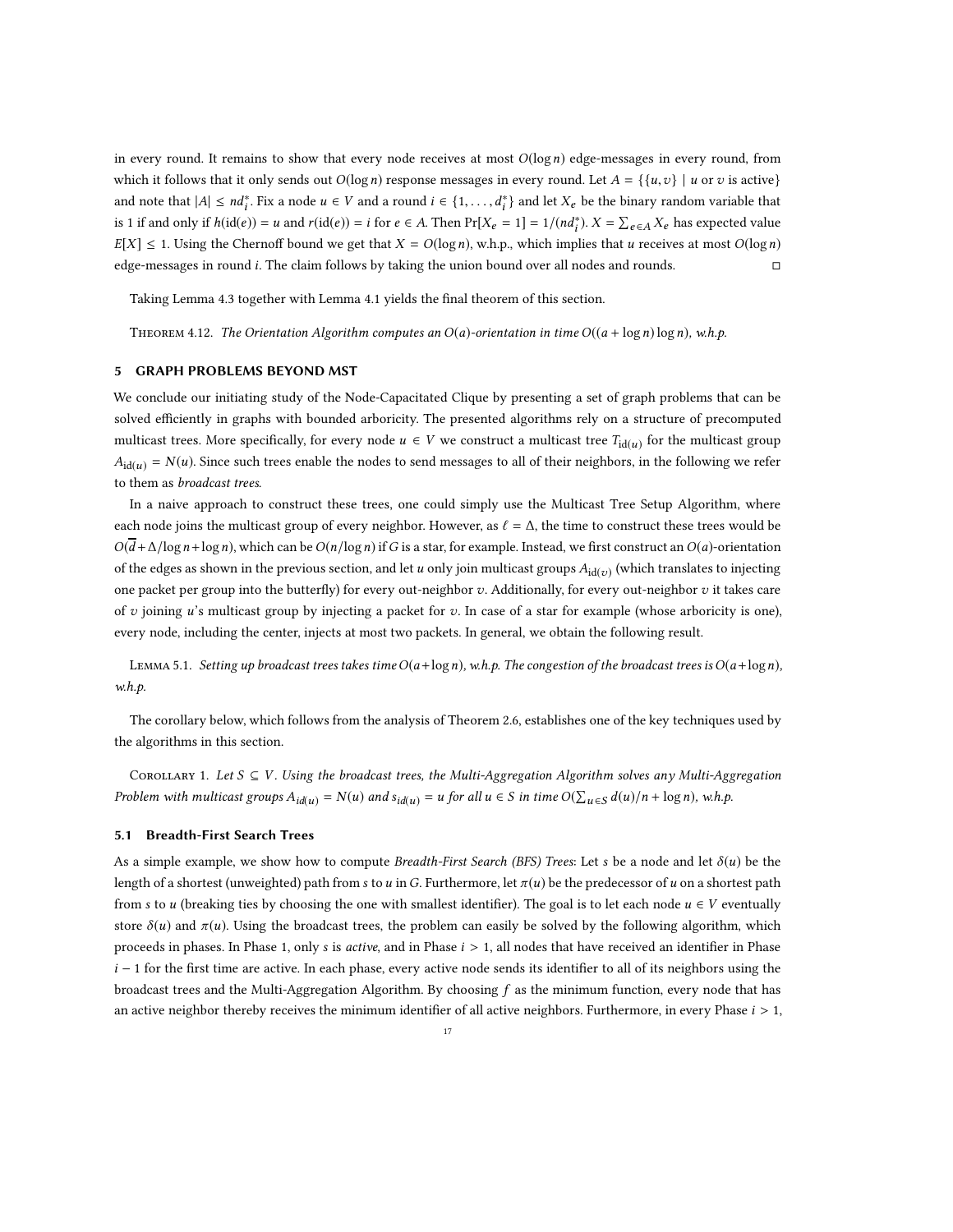every active node u sets  $\delta(u) = i - 1$  and  $\pi(u)$  to the node whose identifier it has received in the previous phase. Clearly, after at most  $D + 1$  phases all nodes have been reached.

THEOREM 5.2. The algorithm computes a BFS Tree in time  $O((a + D + \log n) \log n)$ , w.h.p.

PROOF. By Lemma [5.1,](#page-16-1) the broadcast trees are constructed in time  $O((a + \log n) \log n)$ , w.h.p. Let  $S_i$  be the set of nodes active in Phase *i*. By Corollary [1,](#page-16-2) the Multi-Aggregation Algorithm takes time  $O(\sum_{u \in S_i} d(u)/n + \log n)$ , w.h.p. We conclude a runtime of

$$
O\left((a + \log n) \log n + \sum_{i=1}^{D+1} \left(\sum_{u \in S_i} d(u)/n + \log n\right)\right)
$$
  
= 
$$
O\left((a + \log n) \log n + \sum_{u \in V} d(u)/n + (D+1) \log n\right)
$$
  
= 
$$
O((a + D + \log n) \log n), \text{ w.h.p.}
$$

### <span id="page-17-0"></span>5.2 Maximal Independent Set

In this section we show how to compute a *maximal independent set (MIS)*: A set  $U \subseteq V$  is an MIS if (1) it is an independent set, i.e., no two nodes of U are adjacent in G, and (2) there is no set  $U' \subseteq U$  such that  $U \subset U'$ . On a high level, we perform the algorithm of Métivier et al [\[48](#page-21-16)], which works as follows. First, all nodes are active and no node is in the MIS. The algorithm proceeds in phases, where in each phase every active node u first chooses a random number  $r(u) \in [0, 1]$  and broadcasts the value to all of its neighbors. u then joins the MIS (and becomes inactive) if  $r(u)$  is smaller than the minimum of all received values. If so, it broadcasts a message to all of its neighbors, instructing them to become inactive.

We can easily perform a phase of the algorithm in our model by using two executions of the Multi-Aggregation Algorithm, the first to let every node aggregate the minimum of all values chosen by its neighbors, and the second to let every node that is not in the MIS determine whether it is adjacent to a node that is in the MIS. This information is then used to determine whether the nodes have reached an MIS using the Aggregate-and-Broadcast Algorithm. Since by [\[48](#page-21-16)]  $O(\log n)$  phases suffice, and each phase can be performed in time  $O(d + \log n) = O(a + \log n)$  by Corollary [1,](#page-16-2) we conclude the following theorem.

<span id="page-17-1"></span>THEOREM 5.3. The algorithm computes an MIS in time  $O((a + \log n) \log n)$ , w.h.p.

### 5.3 Maximal Matching

Similar to an MIS, a *maximal matching*  $M \subseteq E$  is defined as a maximal set of independent (i.e., node-disjoint) edges. To compute a maximal matching, we propose to use the algorithm of Israeli and Itai [\[31\]](#page-20-28), which works as follows. Initially, no node is matched. The algorithm proceeds in phases, where in each phase every unmatched node u performs the following procedure. First, it chooses an edge to an unmatched neighbor uniformly at random. If u itself has been chosen by multiple neighbors, it accepts only one choice arbitrarily and informs the respective node. The outcome is a collection of paths and cycles. Each node of a path or cycle finally chooses one of its at most two neighbors. If thereby two adjacent nodes choose the same edge, the edge joins the matching and the two nodes become matched. Afterwards, all matched nodes and their incident edges are removed from the graph.

The algorithm lends itself to a realization using communication primitives. First, we let every unmatched node randomly pick one of its unmatched neighbors by performing the Multi-Aggregation Algorithm with a slight modification.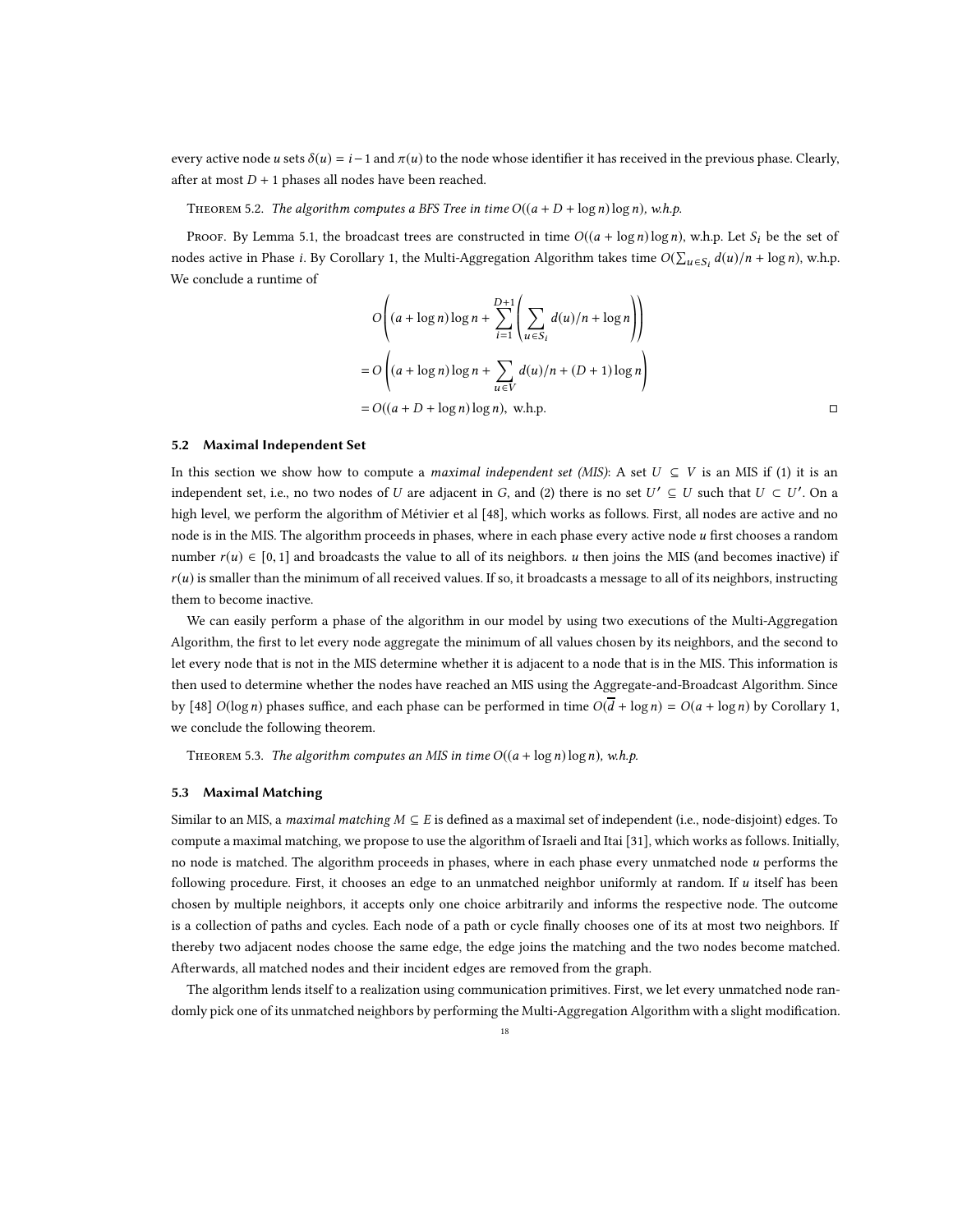Here, every node  $u$  that is still unmatched multicasts a packet  $p_{\rm id(u)}$  using its broadcast tree. Recall that after  $p_{\rm id(u)}$  has reached butterfly node  $l(id(u),v)$  for all  $v \in N(u)$  in the execution of the Multi-Aggregation Algorithm, it is mapped to a new packet  $(id(v),p_{id(u)})$ . Here, we additionally let  $l(id(u),v)$  choose a value  $r \in [0,1]$  uniformly at random, and annotate  $(\mathrm{id}(v),p_{\mathrm{id}(u)})$  by  $r$ . Whenever thereafter two packets with the same target are combined, the packet annotated by the minimum value remains. Thereby, every node that still has an unmatched neighbor receives the identifier of a node chosen uniformly and independently at random among its unmatched neighbors.

Afterwards, every node that has been chosen by multiple neighbors has to choose one of them arbitrarily. This can be done by performing the Aggregation Algorithm, in which we let every node u aggregate the minimum of the identifiers of all nodes by which it has been chosen in the previous step. In the resulting collection of paths and cycles, neighbors can directly send messages to each other to determine which edges join the matching. Finally, the nodes have to determine whether the matching is maximal, which can be done as described in the previous section. Using Corollary 3.5 of [\[31\]](#page-20-28) and Chernoff bounds, it can be shown that  $O(log n)$  phases suffice. We conclude the following theorem.

THEOREM 5.4. The algorithm computes a maximal matching in time  $O((a + \log n) \log n)$ , w.h.p.

# <span id="page-18-0"></span>5.4 O(a)-Coloring

The goal of this section is to compute an  $O(a)$ -coloring, in which every node has to choose one of  $O(a)$  colors such that no color is chosen by two adjacent nodes. Following the idea of Barenboim and Elkin [\[4](#page-19-3)], we consider the partition of nodes into levels  $L_1, \ldots, L_T$  and color the nodes of each level separately. Recall that after the algorithm to compute the  $O(a)$ -orientation, every node knows the index of its own level. Furthermore, for all i every node  $u \in L_i$  knows which of its neighbors are in *lower levels*  $L_1, \ldots, L_{i-1}$ , the same level  $L_i$ , and *higher levels*  $L_{i+1}, \ldots, L_T$ , since it knows which of its neighbors were inactive, active, or waiting in phase *i*. First, the nodes use the Aggregate-and-Broadcast Algorithm to compute  $\hat{a} = \max_{u \in V} \{ \max(d_L(u), d_{out}(u)) \} = O(a)$ , where  $d_L(u)$  is the number of neighbors of u that are in the same level as u. Furthermore, the nodes set up multicast trees for multicast groups  $A_{\text{id}(u)} = N_{in}(u)$  with source  $s_{\text{id}(u)} = u$  for all  $u \in V$ . More precisely, every node joins the multicast group of each of its out-neighbors, which can be done in time  $O(a + \log n)$ , w.h.p., by Theorem [2.4.](#page-7-2)

Afterwards, the algorithm proceeds in phases 1, . . . , T, where in each phase *i* the nodes of level  $L_{T-i+1}$  get colored. Throughout the algorithm's execution, every node u maintains a color palette  $C(u)$  initially set to  $[2(1 + \varepsilon)\hat{a}]$  for some constant  $\varepsilon > 0$ . After each phase, the color palette of every remaining uncolored node has been narrowed down to all colors that have not yet been chosen by its neighbors. Since every  $u \in L_{T-i+1}$  has at most  $\hat{a}$  neighbors in higher levels,  $C(u)$  still consists of at least  $(1 + \varepsilon)\hat{a}$  colors at the beginning of phase *i*.

In phase i of the algorithm, the nodes of level  $L_{T-i+1}$  essentially perform the Color-Random Algorithm of Kothapalli et al. [\[42](#page-21-17)]. First, every node  $u \in L_{T-i+1}$  chooses a color  $c_u$  from its color palette uniformly at random. Then, it informs its in-neighbors about its choice by performing the Multicast Algorithm using the precomputed multicast trees and â as an upper bound on  $\ell$ . Thereby, u receives the colors chosen by its out-neighbors of the same level. If u does not receive its own color  $c_u$ , it permanently chooses  $c_u$ . In that case, it first informs all of its in-neighbors about its permanent choice by again performing the Multicast Algorithm. Afterwards, it informs all of its out-neighbors by performing the Aggregation Algorithm. Here,  $u$  is a member of aggregation groups  $A_{\text{id}(v) \circ c_u}$  for all  $v \in N_{out}$  and target of aggregation groups  $A_{id(u)\circ i}$  for all  $i \in [2(1+\varepsilon)\hat{a}]$ . Note that every node is a member of at most  $\hat{a}$  and a target of at most  $2(1+\varepsilon)\hat{a}$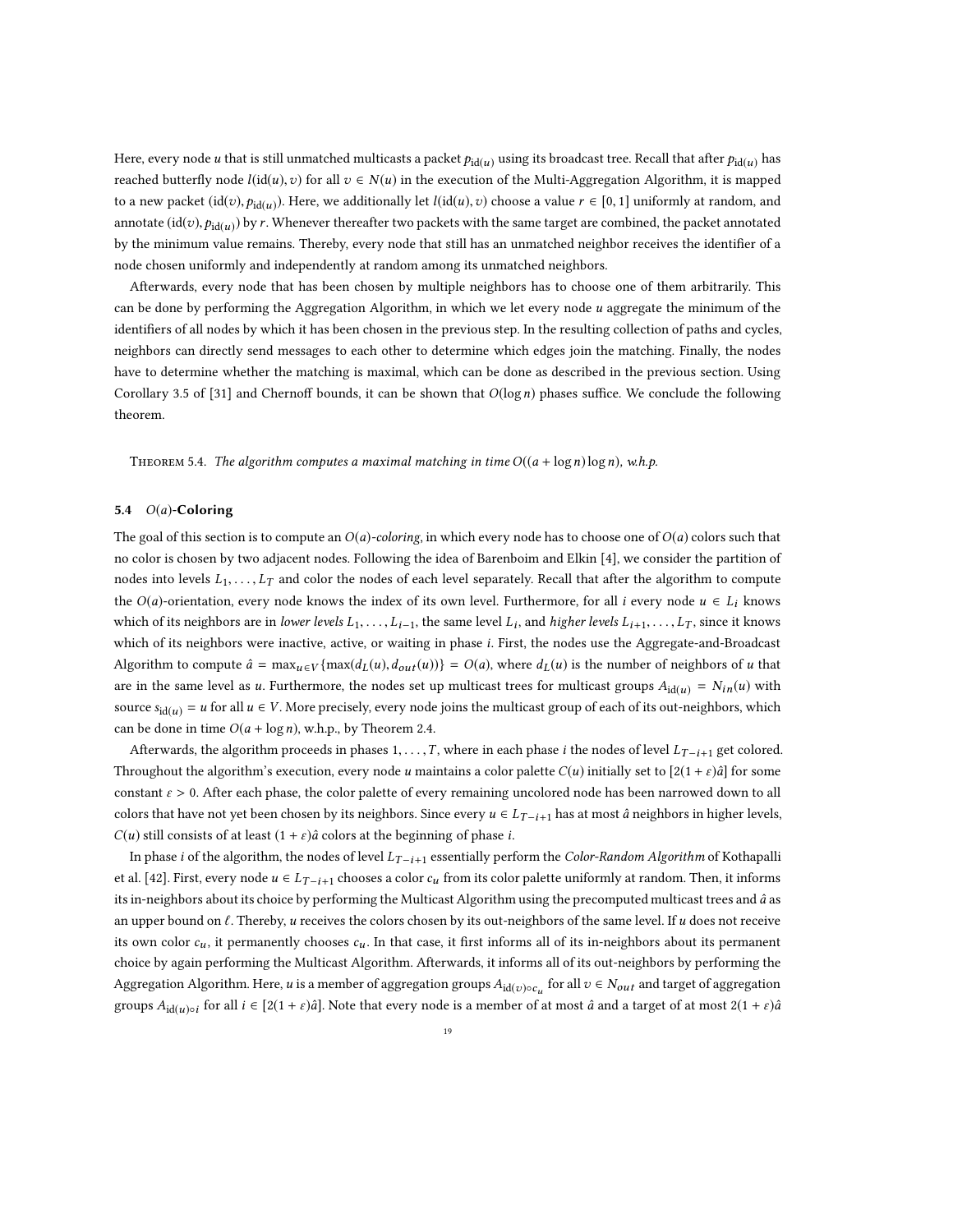aggregation groups. Afterwards, all nodes (including nodes of lower levels) remove all colors permanently chosen by neighbors from their palettes.

The above procedure is repeated until all nodes of level  $L_{T-i+1}$  have permanently chosen a color, which is determined by performing the Aggregate-and-Broadcast Algorithm after each repetition. Then, if  $i > 1$ , the nodes start the next phase, and terminate, otherwise. The following theorem can be shown using the following facts: (1) there are  $O(\log n)$  phases, (2)  $O(\sqrt{\log n})$  repetitions during a phase suffice until all nodes of the corresponding level are colored (see the discussion in Section 4 of [\[42\]](#page-21-17)), and (3) each repetition takes time  $O(a + \log n)$ .

THEOREM 5.5. The algorithm computes an  $O(a)$ -coloring in time  $O((a + \log n) \log^{3/2} n)$ , w.h.p.

### 6 CONCLUSION

Our work initiates the study on the effect of node-capacities on the complexity of distributed graph computations. We provide some ideas to approach the difficulties such limitations impose, which might be of interest for other problems as well. Clearly, there is an abundance of classical problems that may be newly investigated under our model and for which our algorithms may be helpful. In general, it would be interesting to see a classification of graph algorithms that can or cannot be efficiently performed in the Node-Capacitated Clique. We are also very interested in proving lower bounds, which seems to be highly non-trivial in our model. Particularly, we do not know whether the arboricity or the average node degree are natural lower bounds for some of the problems considered in this paper, although we highly suspect it.

Interestingly, the algorithms presented in this paper do not fully exploit the power of the Node-Capacitated Clique. In fact, all of our algorithms still achieve the presented runtimes if in addition to knowing their neighbors in the input graph, they initially only know  $\Theta(\log n)$  random nodes<sup>[4](#page-19-5)</sup>. It is an interesting question whether there are algorithms that actually require knowing all node identifiers.

## ACKNOWLEDGMENTS

J.A. is supported by DST/SERB Extra Mural Research Grant EMR/2016/003016, DST-DAAD Joint Project INT/FRG/DAAD/P-25/2018, and DST MATRICS MTR/2018/001198. M.G. is supported by SNSF Project No. 200021\_184735. K.H. and C.S. are supported by DFG Project No. 160364472-SFB901 ("On-The-Fly-Computing"). F.K. is supported by ERC Grant No. 336495 (ACDC).

### REFERENCES

- <span id="page-19-4"></span>[1] R. Aleliunas. 1982. Randomized parallel communication. In Proc. of 1st ACM Symposium on Principles of Distributed Computing (PODC). 60–72.
- <span id="page-19-6"></span>[2] John Augustine and Sumathi Sivasubramaniam. 2018. Spartan: A Framework For Sparse Robust Addressable Networks. In 2018 IEEE International Parallel and Distributed Processing Symposium (IPDPS). IEEE, 1060–1069.<https://ieeexplore.ieee.org/document/8425259/>
- <span id="page-19-1"></span>[3] Leonid Barenboim and Michael Elkin. 2009. Distributed (δ+1)-Coloring in Linear (in δ) Time. In Proc. of the 41st annual ACM symposium on Theory of computing (STOC). 111–120.
- <span id="page-19-3"></span>[4] Leonid Barenboim and Michael Elkin. 2010. Sublogarithmic distributed MIS algorithm for sparse graphs using Nash-Williams decomposition. Distributed Computing 22, 5-6 (2010), 363–379.
- [5] Leonid Barenboim and Michael Elkin. 2011. Deterministic Distributed Vertex Coloring in Polylogarithmic Time. J. ACM 58, 5 (2011), 1–25.
- <span id="page-19-0"></span>[6] Leonid Barenboim, Michael Elkin, Seth Pettie, and Johannes Schneider. 2016. The Locality of Distributed Symmetry Breaking. J. ACM 63, 3 (2016),  $20:1-20:45$ .
- <span id="page-19-2"></span>[7] Leonid Barenboim and Victor Khazanov. 2018. Distributed Symmetry-Breaking Algorithms for Congested Cliques. arXiv preprint arXiv:1802.07209 (2018).

<span id="page-19-5"></span><sup>4</sup>Most communication in our algorithms is carried out using a butterfly as an overlay, which can be constructed, e.g., using [\[2\]](#page-19-6).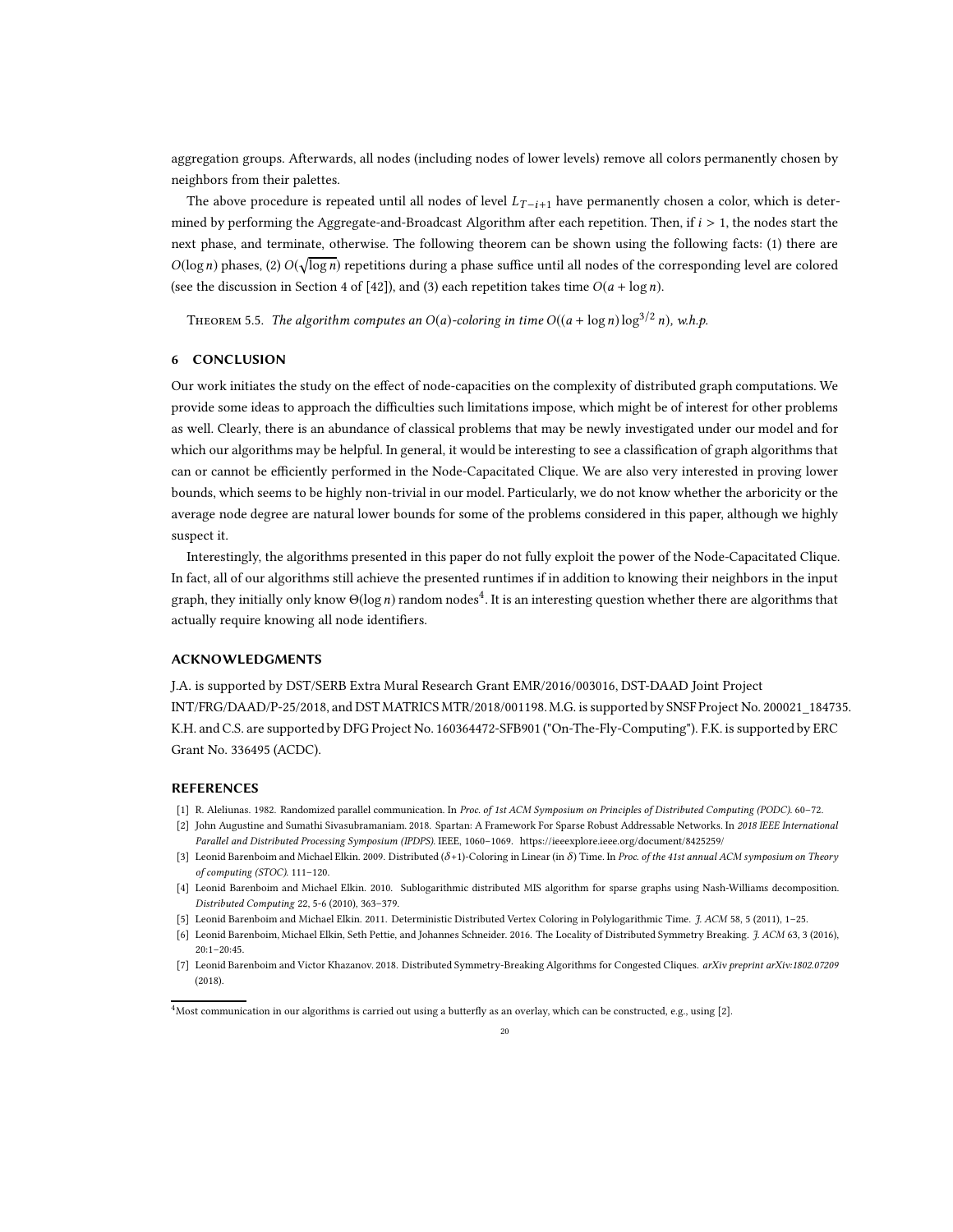- <span id="page-20-0"></span>[8] Florent Becker, Pedro Montealegre, Ivan Rapaport, and Ioan Todinca. 2018. The Impact of Locality on the Detection of Cycles in the Broadcast Congested Clique Model. In LATIN 2018: Theoretical Informatics. 134–145.
- <span id="page-20-1"></span>[9] Ruben Becker, Andreas Karrenbauer, Sebastian Krinninger, and Christoph Lenzen. 2017. Near-optimal approximate shortest paths and transshipment in distributed and streaming models. In Proc. of 31st International Symposium on Distributed Computing (DISC), 7:1–7:16.
- <span id="page-20-24"></span>[10] L. Elisa Celis, Omer Reingold, Gil Segev, and Udi Wieder. 2013. Balls into Bins: Smaller Hash Families and Faster Evaluation. SIAM J. Comput. 42, 3 (2013), 1030–1050.
- <span id="page-20-2"></span>[11] Keren Censor-Hillel, Petteri Kaski, Janne H. Korhonen, Christoph Lenzen, Ami Paz, and Jukka Suomela. 2015. Algebraic methods in the congested clique. In Proc. of 34th ACM Symposium on Principles of Distributed Computing (PODC). 143–152.
- <span id="page-20-3"></span>[12] Keren Censor-Hillel, Merav Parter, and Gregory Schwartzman. 2017. Derandomizing local distributed algorithms under bandwidth restrictions. In Proc. of 31st International Symposium on Distributed Computing (DISC). 11:1–11:16.
- <span id="page-20-22"></span>[13] Narsingh Deo and Bruce Litow. 1998. A Structural Approach to Graph Compression. In Proc. of the MFCS Workshop on Communications. 91-100.
- <span id="page-20-4"></span>[14] Danny Dolev, Christoph Lenzen, and Shir Peled. 2012. "Tri, tri again": Finding triangles and small subgraphs in a distributed setting. In Proc. of 26th International Symposium on Distributed Computing (DISC). 195–209.
- <span id="page-20-17"></span>[15] Andrew Drucker, Fabian Kuhn, and Rotem Oshman. 2014. On the power of the congested clique model. In Proc. of 33rd ACM Symposium on Principles of Distributed Computing (PODC). 367–376.
- <span id="page-20-23"></span>[16] Vida Dujmovic and David R. Wood. 2007. Graph Treewidth and Geometric Thickness Parameters. Discrete & Computational Geometry 37, 4 (2007), 641–670.
- <span id="page-20-18"></span>[17] Michael Elkin. 2004. Unconditional lower bounds on the time-approximation tradeoffs for the distributed minimum spanning tree problem. In Proc. of the 36th ACM Symposium on Theory of Computing (STOC). 331–340.
- <span id="page-20-21"></span>[18] Michael Elkin. 2006. A faster distributed protocol for constructing a minimum spanning tree. J. Comput. System Sci. 72, 8 (2006), 1282–1308.
- <span id="page-20-19"></span>[19] Silvio Frischknecht, Stephan Holzer, and Roger Wattenhofer. 2012. Networks cannot compute their diameter in sublinear time. In Proc. of 23rd Annual ACM-SIAM Symposium on Discrete Algorithms (SODA). 1150–1162.
- <span id="page-20-5"></span>[20] Francois Le Gall. 2016. Further algebraic algorithms in the congested clique model and applications to graph-theoretic problems. In Proc. of 30th International Symposium on Distributed Computing (DISC). 57–70.
- [21] Mohsen Ghaffari. 2017. Distributed MIS via All-to-All Communication. In Proc. of the ACM Symposium on Principles of Distributed Computing (PODC). ACM, 141–149.
- <span id="page-20-6"></span>[22] Mohsen Ghaffari, Themis Gouleakis, Slobodan Mitrovic, and Ronitt Rubinfeld. 2018. Improved Massively Parallel Computation Algorithms for MIS, Matching, and Vertex Cover. arXiv preprint arXiv:1802.08237 (2018).
- <span id="page-20-25"></span>[23] Mohsen Ghaffari and Bernhard Haeupler. 2016. Distributed Algorithms for Planar Networks II: Low-congestion Shortcuts, MST, and Min-Cut. In Proc. of the 27th Annual ACM-SIAM Symposium on Discrete Algorithms (SODA). 202–219.
- <span id="page-20-26"></span>[24] Mohsen Ghaffari, Fabian Kuhn, and Hsin-Hao Su. 2017. Distributed MST and Routing in Almost Mixing Time. In Proc. of the ACM Symposium on Principles of Distributed Computing (PODC). 131–140.
- <span id="page-20-7"></span>[25] Mohsen Ghaffari and Krzysztof Nowicki. 2018. Congested Clique Algorithms for the Minimum Cut Problem. In Proc. of the 2018 ACM Symposium on Principles of Distributed Computing (PODC). 357–366.
- <span id="page-20-8"></span>[26] Mohsen Ghaffari and Merav Parter. 2016. MST in log-star rounds of congested clique. In Proc. of 35th ACM Symposium on Principles of Distributed Computing (PODC). 19–28.
- <span id="page-20-14"></span>[27] Robert Gmyr, Kristian Hinnenthal, Christian Scheideler, and Christian Sohler. 2017. Distributed Monitoring of Network Properties: The Power of Hybrid Networks. In Proc. of 44th International Colloqium on Algorithms, Languages, and Programming (ICALP). 137:1–137:15.
- <span id="page-20-9"></span>[28] James W. Hegeman, Gopal Pandurangan, Sriram V. Pemmaraju, Vivek B. Sardeshmukh, and Michele Scquizzato. 2015. Toward optimal bounds in the congested clique: Graph connectivity and MST. In Proc. of 34th ACM Symposium on Principles of Distributed Computing (PODC). 91-100.
- <span id="page-20-16"></span>[29] James W. Hegeman and Sriram V. Pemmaraju. 2014. Lessons from the congested clique applied to MapReduce. In Proc. of 21st Colloquium on Structural Information and Communication Complexity (SIROCCO). 149–164.
- <span id="page-20-10"></span>[30] James W. Hegeman, Sriram V. Pemmaraju, and Vivek B. Sardeshmukh. 2014. Near-constant-time distributed algorithms on a congested clique. In Proc. of 28th International Symposium on Distributed Computing (DISC). 514–530.
- <span id="page-20-28"></span>[31] Amos Israeli and A. Itai. 1986. A fast and simple randomized parallel algorithm for maximal matching. *Inform. Process. Lett.* 22, 2 (1986), 77-80.
- <span id="page-20-20"></span>[32] Daniel Jung, Christina Kolb, Christian Scheideler, and Jannik Sundermeier. 2018. Competitive Routing in Hybrid Communication Networks. In Proc. of the 14th International Symposium on Algorithms and Experiments for Wireless Networks (ALGOSENSORS). 15–31.
- <span id="page-20-11"></span>[33] Tomasz Jurdziński and Krzysztof Nowicki. 2018. Connectivity and Minimum Cut Approximation in the Broadcast Congested Clique. In Structural Information and Communication Complexity (SIROCCO). 331–344.
- <span id="page-20-12"></span>[34] Tomasz Jurdziński and Krzysztof Nowicki. 2018. MST in  $O(1)$  rounds of congested clique. In Proc. of the 29th ACM-SIAM Symposium on Discrete Algorithms (SODA). 2620–2632.
- <span id="page-20-27"></span>[35] Valerie King, Shay Kutten, and Mikkel Thorup. 2015. Construction and impromptu repair of an MST in a distributed network with o (m) communication. In Proc. of the 2015 ACM Symposium on Principles of Distributed Computing (PODC). 71–80.
- <span id="page-20-15"></span>[36] Hartmut Klauck, Danupon Nanongkai, Gopal Pandurangan, and Peter Robinson. 2015. Distributed Computation of Large-scale Graph Problems. In Proc. of the 26th Annual ACM-SIAM Symposium on Discrete Algorithms (SODA). 391–410.
- <span id="page-20-13"></span>[37] Christian Konrad. 2018. MIS in the Congested Clique Model in log log ∆ Rounds. arXiv preprint arXiv:1802.07647 (2018).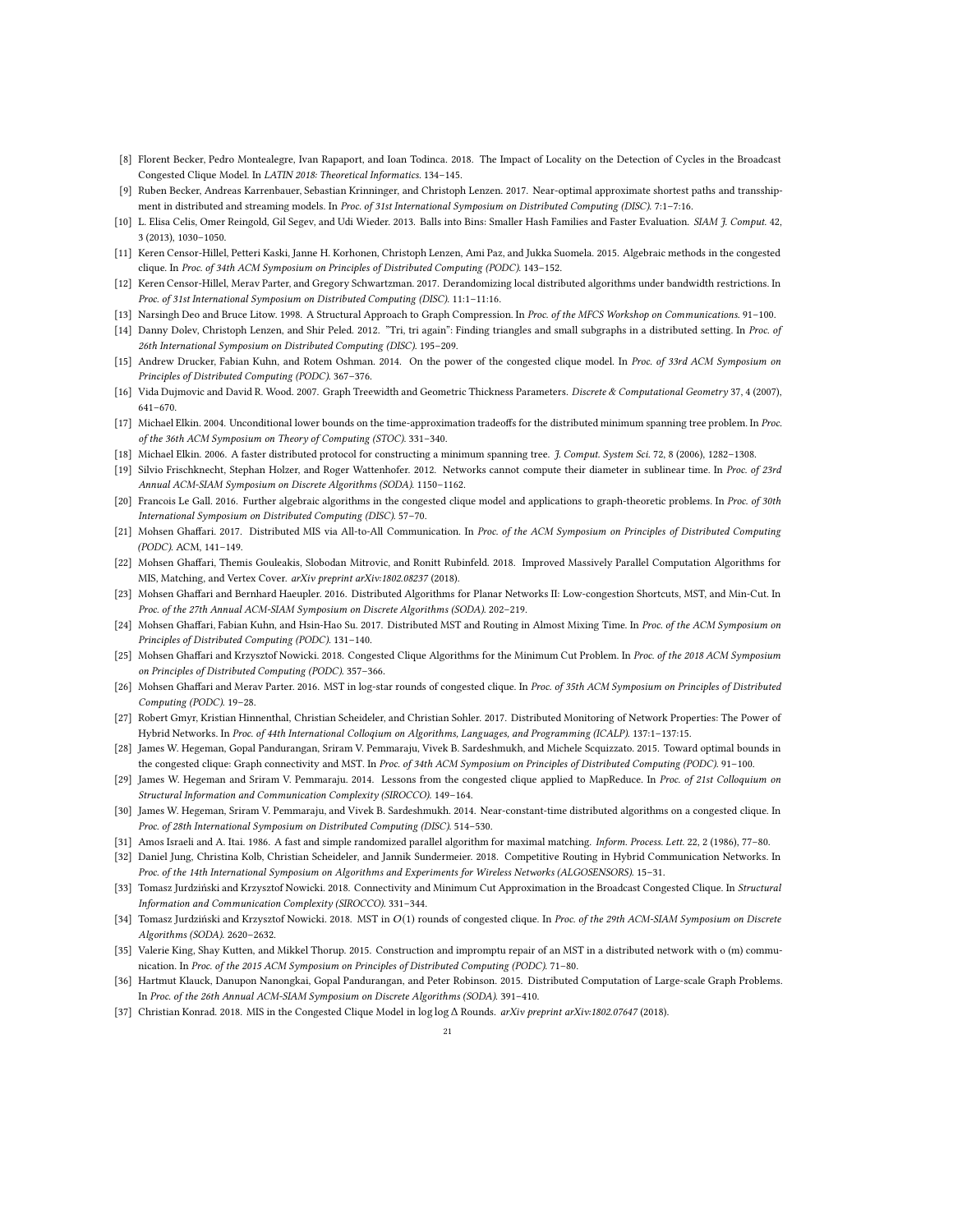- <span id="page-21-1"></span>[38] Janne H. Korhonen. 2016. Brief announcement: Deterministic MST sparsification in the congested clique. In Proc. of 30th International Symposium on Distributed Computing (DISC 2016).
- <span id="page-21-10"></span>[39] Janne H. Korhonen and Jukka Suomela. 2017. Brief Announcement: Towards a Complexity Theory for the Congested Clique. In Proc. of 31st International Symposium on Distributed Computing (DISC). 55:1–55:3.
- <span id="page-21-11"></span>[40] Kishore Kothapalli and Sriram Pemmaraju. 2011. Distributed graph coloring in a few rounds. In Proc. of the 30th annual ACM Symposium on Principles of Distributed Computing (PODC). 31–40.
- <span id="page-21-12"></span>[41] Kishore Kothapalli and Sriram Pemmaraju. 2012. Super-Fast 3-Ruling Sets. In IARCS Annual Conference on Foundations of Software Technology and Theoretical Computer Science (FSTTCS), Vol. 18. 136–147.
- <span id="page-21-17"></span>[42] Kishore Kothapalli, Christian Scheideler, Melih Onus, and Christian Schindelhauer. 2006. Distributed coloring in  $\tilde{O}(\sqrt{\log n})$  bit rounds. In Proc. 20th IEEE International Parallel & Distributed Processing Symposium (IPDPS).
- <span id="page-21-5"></span>[43] Shay Kutten and David Peleg. 1998. Fast distributed construction of small k-dominating sets and applications. Journal of Algorithms 28, 1 (1998), 40–66.
- <span id="page-21-19"></span>[44] F. T. Leighton, B. M. Maggs, A. G. Ranade, and S. B. Rao. 1994. Randomized routing and sorting in fixed-connection networks. Journal of Algorithms 17 (1994), 157–205.
- <span id="page-21-2"></span>[45] Christoph Lenzen. 2013. Optimal deterministic routing and sorting on the congested clique. In Proc. of 32nd ACM Symposium on Principles of Distributed Computing (PODC). 42–50.
- <span id="page-21-6"></span>[46] Christoph Lenzen and David Peleg. 2013. Efficient distributed source detection with limited bandwidth. In Proc. 32nd ACM Symposium on Principles of Distributed Computing (PODC). 375–382.
- <span id="page-21-0"></span>[47] Zvi Lotker, Boaz Patt-Shamir, Elan Pavlov, and David Peleg. 2005. Minimum-weight spanning tree construction in  $O(\log \log n)$  communication rounds. SIAM J. Comput. 35, 1 (2005), 120–131.
- <span id="page-21-16"></span>[48] Y. Métivier, J. M. Robson, N. Saheb-Djahromi, and A. Zemmari. 2011. An optimal bit complexity randomized distributed MIS algorithm. Distributed Computing 23, 5-6 (2011), 331–340.
- <span id="page-21-7"></span>[49] Danupon Nanongkai. 2014. Distributed approximation algorithms for weighted shortest paths. In Proc. of 46th ACM Symposium on Theory of Computing (STOC). 565–573.
- <span id="page-21-13"></span>[50] C. St. J. A. Nash-Williams. 1964. Decomposition of Finite Graphs Into Forests. Journal of the London Mathematical Society 39, 1 (1964), 12–12.
- <span id="page-21-4"></span>[51] Gopal Pandurangan, Peter Robinson, and Michele Scquizzato. 2016. Fast Distributed Algorithms for Connectivity and MST in Large Graphs. In Proc. of the 28th ACM Symposium on Parallelism in Algorithms and Architectures (SPAA). 429–438.
- <span id="page-21-8"></span>[52] David Peleg and Vitaly Rubinovich. 2000. Near-tight lower bound on the time complexity of distributed MST construction. SIAM J. Comput. 30, 5 (2000), 1427–1442.
- <span id="page-21-3"></span>[53] Abhiram G. Ranade. 1991. How to Emulate Shared Memory. J. Comput. System Sci. 42, 3 (1991), 307–326.
- <span id="page-21-9"></span>[54] Atish Das Sarma, Stephan Holzer, Liah Kor, Amos Korman, Danupon Nanongkai, Gopal Pandurangan, David Peleg, and Roger Wattenhofer. 2011. Distributed verification and hardness of distributed approximation. In Proc. of 43th ACM Symposium on Theory of Computing (STOC). 363–372.
- <span id="page-21-18"></span>[55] Christian Scheideler. 1998. Universal Routing Strategies for Interconnection Networks. Springer Verlag, Heidelberg.
- <span id="page-21-14"></span>[56] Jeanette P. Schmidt, Alan Siegel, and Aravind Srinivasan. 1995. Chernoff-Hoeffding Bounds for Applications with Limited Independence. SIAM Journal on Discrete Mathematics 8, 2 (1995), 223–250.
- <span id="page-21-15"></span>[57] Eli Upfal. 1982. Efficient schemes for parallel communication. In Proc. of 1st ACM Symposium on Principles of Distributed Computing (PODC). 241–250.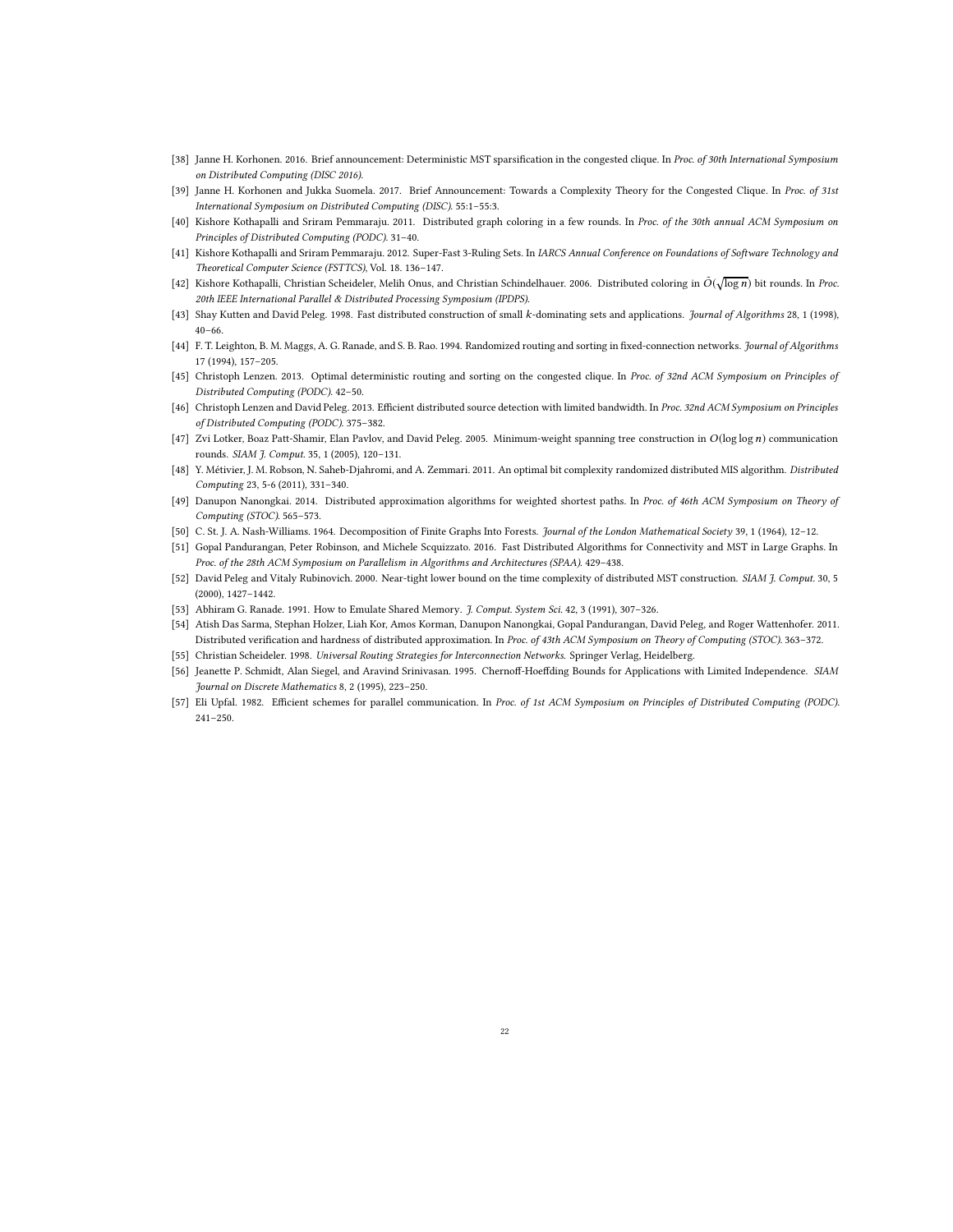### <span id="page-22-0"></span>A SIMULATIONS IN THE  $k$ -MACHINE MODEL

In this section we consider the simulation of an algorithm for the Node-Capacitated Clique in the k-machine model. For the Congested Clique model, Klauck et al. [\[36\]](#page-20-15) provide a conversion theorem that states the following.

<span id="page-22-2"></span>THEOREM A.1 (THEOREM 4.1 IN [\[36\]](#page-20-15)). Any algorithm A $^C$  in the Congested Clique model that executes in T $^C$  rounds and passes at most M<sup>C</sup> messages over the course of the algorithm's execution can be simulated in the k-machine model so that it requires at most  $\widetilde{O}(M^C/k^2+T^C\Delta'/k)$  rounds. Here,  $\Delta'$  is the communication degree complexity and refers to the maximum number of messages sent by any node at any round.

The simulation alluded to in Theorem [A.1](#page-22-2) is quite straightforward. Each node from the Congested Clique model is placed randomly on one of the  $k$  machines in the  $k$ -machine model. Under this random vertex partitioning scheme, each machine will get at most  $\tilde{O}(n/k)$  nodes from the Congested Clique model. So it is natural for the messages sent by each node  $u$  in the Congested Clique model to be simulated by the machine that holds  $u$ .

The following conversion result suited for the Node-Capacitated Clique model follows as a corollary when we notice that the number of messages per round is at most  $\widetilde{O}(n)$  and, furthermore,  $\Delta'$  under the Node-Capacitated Clique model is at most  $O(\log n)$ .

Corollary 2. Any algorithm  $A^{NCC}$  in the Node-Capacitated Clique model that executes in  $T^{NCC}$  rounds can be simulated in the k-machine model so that it requires at most  $\widetilde{O}(nT^{NCC}/k^2)$  rounds.

# <span id="page-22-1"></span>B COMMUNICATION PRIMITIVES

In this section, we provide full descriptions of our communication primitives, and provide the missing proofs. For simplicity, we refer to butterfly nodes as BF-nodes.

### B.1 Aggregate-and-Broadcast Algorithm

We first describe the Aggregate-and-Broadcast Algorithm of Theorem [2.2](#page-5-3) in detail. First, every node that stores an input value, but does not emulate a node of the butterfly (in which case the most significant bit of its identifier must be 1), sends it to the BF-node j of level 0 such that j equals the remaining bits of its identifier. Afterwards, every BF-node of level 0 stores at most two input values, i.e., its own value and at most one value of a node that does not emulate a node of the butterfly. Note, that for every BF-node of level 0 there is a unique path of length d from that node to any BF-node of level  $d$  in the butterfly. In the aggregation phase, we send all input values to BF-node 0 of level  $d$ , which in the following we refer to as the root of the butterfly, along that path system. Whenever two values  $x, y$  reach the same BF-node u, u only forwards  $g({x, y})$ . Thereby, the root eventually computes the aggregate of all values. This value is finally broadcast to all BF-nodes of level 0 in the broadcast phase: Every BF-node of level  $i$  that receives the value forwards it to all of its neighbors in level  $i - 1$ . Finally, every node that does not emulate a BF-node gets informed by the BF-node of level 0 whose identifier differs only in the most significant bit. The correctness of Theorem [2.2](#page-5-3) can easily be seen.

In pointed out in the paper, we also use the above algorithm to achieve synchronization: Assume that the nodes execute some distributed algorithm that finishes in different rounds at the nodes. In order to start a follow-up algorithm at the same round, the nodes can make use of the following slight modification of the Aggregate-and-Broadcast algorithm: Every node delays its participation in the aggregation phase until it has finished the current algorithm. Once it has finished, it sends a token to its corresponding BF-node at level 0. Once a BF-node at level 0 has received a token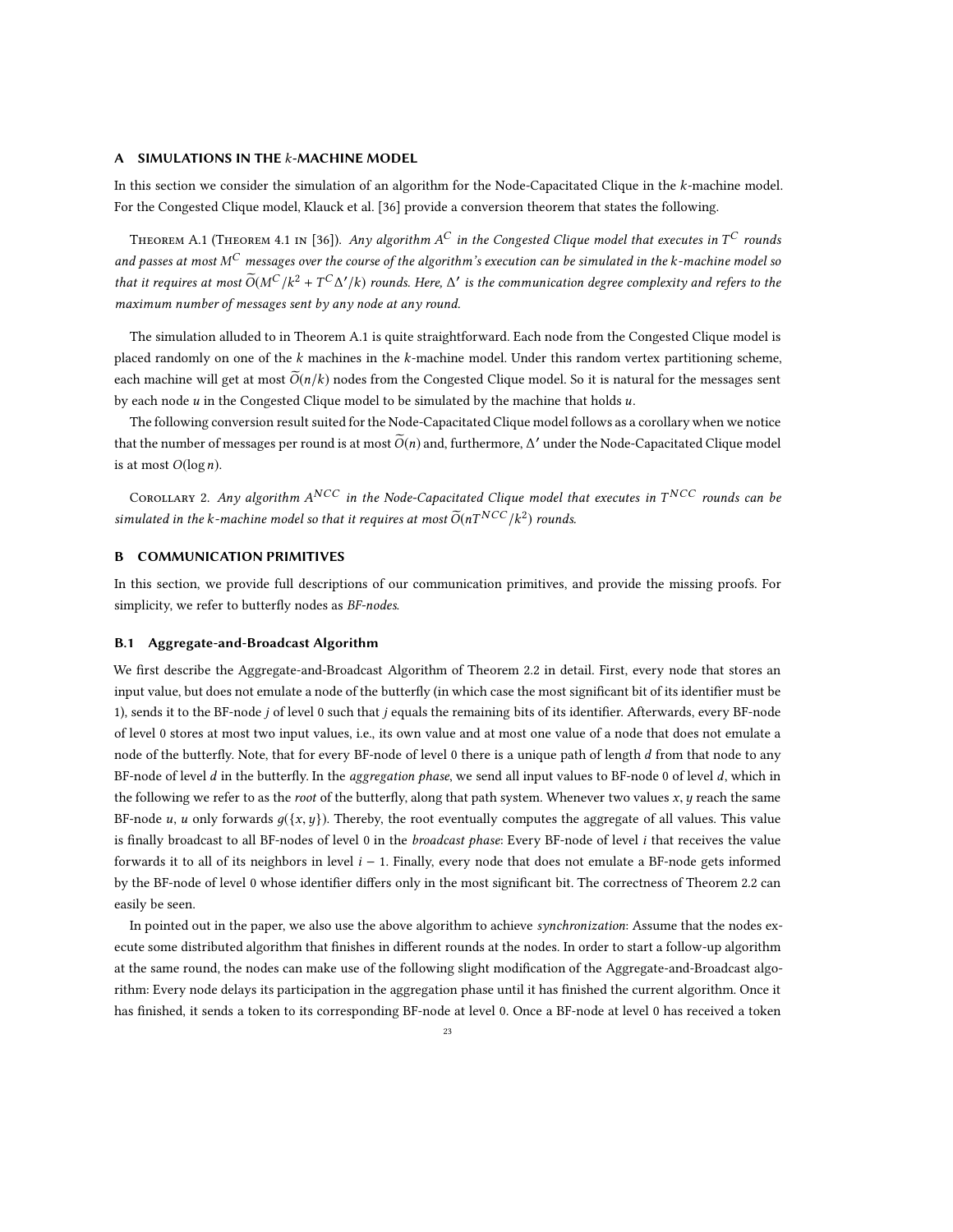from each of the at most two nodes of the Node-Capacitated Clique associated with it, it sends a token in the direction of the butterfly's root. Similarly, once a BF-node at level  $i > 0$  has received tokens from both incoming edges, it sends a token in the direction of the root. Thus, once the root has received tokens from both incoming edges, it knows that all nodes have finished the current algorithm. The broadcast phase will then allow all nodes to start the follow-up algorithm at the same round. It is easy to see that the synchronization just produces an overhead of  $O(\log n)$  rounds.

#### B.2 Aggregation Algorithm

Next, we describe the Aggregation Algorithm of Theorem [2.3.](#page-6-1) We divide the execution of the algorithm into three phases, the Preprocessing Phase, the Combining Phase, and the Postprocessing Phase. First, in the Preprocessing Phase, all input values are sent in batches of size  $\lceil \log n \rceil$  to BF-nodes of level 0 chosen uniformly at random. More specifically, every node  $u \in V$  transforms each input value  $s_{u,i}$  for all  $A_i$  of which u is a member of into a packet of the form  $(i, s_{u,i})$ , and enumerates all of its packets arbitrarily from 1 to  $k \leq \ell_1$  as  $p_1, \ldots, p_k$ . Then, for each  $j \in \{1, \ldots, \lceil k/\log n \rceil\}$ , u sends out packets  $p_{(j-1)\lceil \log n \rceil+1}, \ldots, p_{\min\{j \lceil \log n \rceil, k\}}$  in communication round j to BF-nodes chosen uniformly and independently at random among all BF-nodes of level 0. To achieve synchronization after this phase, the nodes perform the Aggregate-and-Broadcast algorithm.

In the Combining Phase, the input values of each aggregation group  $A_i$  are aggregated to a node  $h(i)$  (the intermediate target) chosen uniformly and independently at random from the BF-nodes of level d using a (pseudo-)random hashfunction h. This is achieved by using a variant of the *random rank protocol* [\[1](#page-19-4), [57\]](#page-21-15): Each packet  $p = (i, s_{u,i})$  stored at some BF-node of level 0 gets assigned a rank(p) =  $\rho(i)$  using some (pseudo-)random hash function  $\rho : \{1, \ldots, N\} \to [K]$ that is known to all nodes. Then, all packets belonging to aggregation group  $A_i$  are routed towards their target  $h(i)$ along the unique paths on the butterfly, and using the following rules:

- (1) Whenever a BF-node stores multiple packets belonging to the same aggregation group  $A_i$ , it combines them into a single packet of rank  $\rho(i)$ , combining their values using the given aggregate function.
- (2) Whenever multiple packets from different aggregation groups contend to use the same edge in the same round, the one with smallest rank wins (preferring the one with smallest aggregation group identifier in case of a tie), and all others get delayed.

Note that a packet can never get delayed by a packet belonging to the same aggregation group. Clearly, in each round at most one packet is sent along each edge of the butterfly, and eventually all (combined) packets have reached their targets.

In order to determine whether the combining phase has finished, every BF-node of level 0 sends out a token to all neighbors at level 1 once it has sent out all packets. Correspondingly, every BF-node at level  $i > 0$  that has sent out all packets and has received tokens from both neighbors at level  $i-1$  sends a token to both its neighbors at level  $i+1$ . By performing the Aggregate-and-Broadcast Algorithm to determine whether all BF-nodes of level d have received two tokens, the nodes eventually detect that the combining phase has finished.

Finally, in the Postprocessing Phase the BF-nodes of level d send their packets to the corresponding targets in rounds that are randomly chosen from  $\{1,\ldots,s\}$ , where  $s = \lceil \hat{\ell}_2 / \log n \rceil$ . More specifically, for each packet p stored at some node u, which contains the result  $f(\{s_{u,i} \mid u \in A_i\})$  for some aggregation group  $A_i$ , u selects a round  $r \in \{1,\ldots,s\}$ uniformly and independently at random and sends  $p$  to  $t_i$  in round r. Again, the end of the phase is determined by using the Aggregate-and-Broadcast Algorithm.

We now turn to the analysis of the algorithm.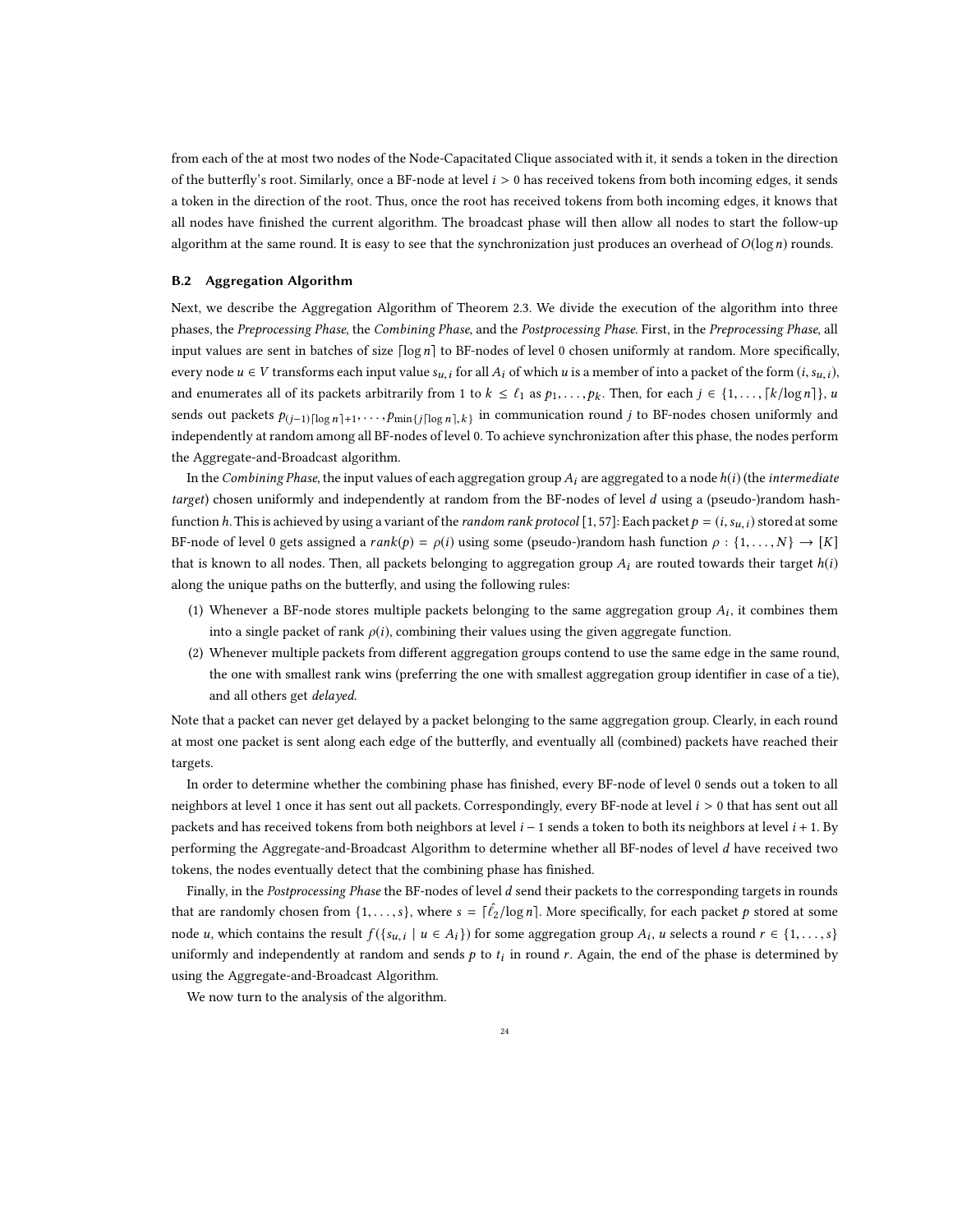<span id="page-24-1"></span>LEMMA B.1. The Preprocessing Phase takes time  $O(\ell_1/\log n)$ . Moreover, in each round every node sends and receives at most  $O(\log n)$  packets, w.h.p.

PROOF. The runtime and the bound on the number of packets sent out in each round are obvious. Hence, it remains to bound the number of packets that are received in each round.

Fix any BF-node u of level 0 and round  $t \in \{1, \ldots, \lceil \ell / \log n \rceil\}$ . Altogether, at most  $n \lceil \log n \rceil$  packets are sent out in round t, which we denote by  $p_1, \ldots, p_n \lfloor \log n \rfloor$ . For each  $p_i$ , let the binary random variable  $X_i$  be 1 if and only if  $p_i$ is sent to BF-node *u* in round *t*. Furthermore, let  $X = \sum_{i=1}^{k} X_i$ . Certainly,  $E[X_i] = Pr[X_i = 1] = 1/2^d$  and therefore,  $E[X] \le (n \lceil \log n \rceil)/2^d \le 2 \log n + 1$ . Since the packets choose their destinations uniformly and independently at random, it follows from Lemma [2.1](#page-5-1) that  $X = O(\log n)$ , w.h.p.

In order to bound the runtime of the Combining Phase, we first analyze our variant of the random rank protocol in a general setting: A path collection  $P = \{p_1, \ldots, p_N\}$  in some graph G is a leveled path collection if every node v can be given a level  $l(v) \in \mathbb{N}$  so that for every edge  $(v, w)$  of a path in that collection,  $l(w) = l(v) + 1$ . Given a leveled path collection P of size n in which packets belonging to the same aggregation group have the same destination, let the congestion  $C$  of  $P$  be defined as the maximum number of aggregation groups that have packets that want to cross the same edge, and let the *degree d* of P be defined as the maximum number of edges in  $E(P)$  leading to the same node, where  $E(P)$  is the set of all edges used by the paths in  $P$ .

<span id="page-24-0"></span>THEOREM B.2. For any leveled path collection P of size n with congestion C, depth D, and degreed, the routing strategy used in the Combining Phase with parameter  $K \geq 8C$  needs at most  $O(C + D \log d + \log n)$  steps, w.h.p., to finish routing in P.

PROOF. We closely follow the analysis of the random rank protocol in [\[55](#page-21-18)] and extend it with ideas from [\[44](#page-21-19)] so that the analysis covers the case that packets can be combined. In order to bound the runtime, we will use the following delay sequence argument.

Consider the runtime of the routing strategy to be at least  $T \geq D + s$ . We want to show that it is very improbable that s is large. For this we need to find a structure that witnesses a large s. This structure should become more and more unlikely to exist the larger s becomes.

Let  $p_1$  be a packet that arrived at its destination  $v_1$  in step T, and let  $A_1$  be the aggregation group of  $p_1$ . We follow the path of  $p_1$  (or one of its predecessors, if  $p_1$  is the result of the combination of two packets at some point) backwards until we reach a link  $e_1$ , where it was delayed the last time. Let us denote the length of the path from  $v_1$  to  $e_1$  (inclusive) by  $l_1$ , and the packet that delayed  $p_1$  by  $p_2$ . Let  $A_2$  be the aggregation group of  $p_2$ . From  $e_1$  we follow the path of  $p_2$ (or one of its predecessors) backwards until we reach a link  $e_2$  where  $p_2$  was delayed the last time, by a packet  $p_3$  from some aggregation group A<sub>3</sub>. Let us denote the length of the path from  $e_1$  (exclusive) to  $e_2$  (inclusive) by  $l_2$ . We repeat this construction until we arrive at a packet  $p_{s+1}$  from some aggregation group  $a_{s+1}$  that prevented the packet  $p_s$  at edge  $e_s$  from moving forward, and denote the number of links on the path of  $p_i$  from  $e_i$  (inclusive) to  $e_{i-1}$  (exclusive) as  $l_i$ . Altogether it holds for all  $i \in \{1, \ldots, s\}$ : a packet from aggregation group  $A_{i+1}$  is sent over  $e_i$  at time step  $T - \sum_{j=1}^{i} (l_j + 1) + 1$ , and prevents at that time step a packet from aggregation group  $A_i$  from moving forward.

The path from  $e_s$  to  $v_1$  recorded by this process in reverse order is called *delay path*. It consists of s contiguous parts of routing paths of length  $l_1, \ldots, l_s \ge 0$  with  $\sum_{i=1}^s l_i \le D$ . Because of the contention resolution rule it holds  $\rho(i) \ge \rho(i+1)$  for all  $i \in \{1, \ldots, s\}$ . A structure that contains all these features is defined as follows.

Definition B.3 (s-delay sequence). An s-delay sequence consists of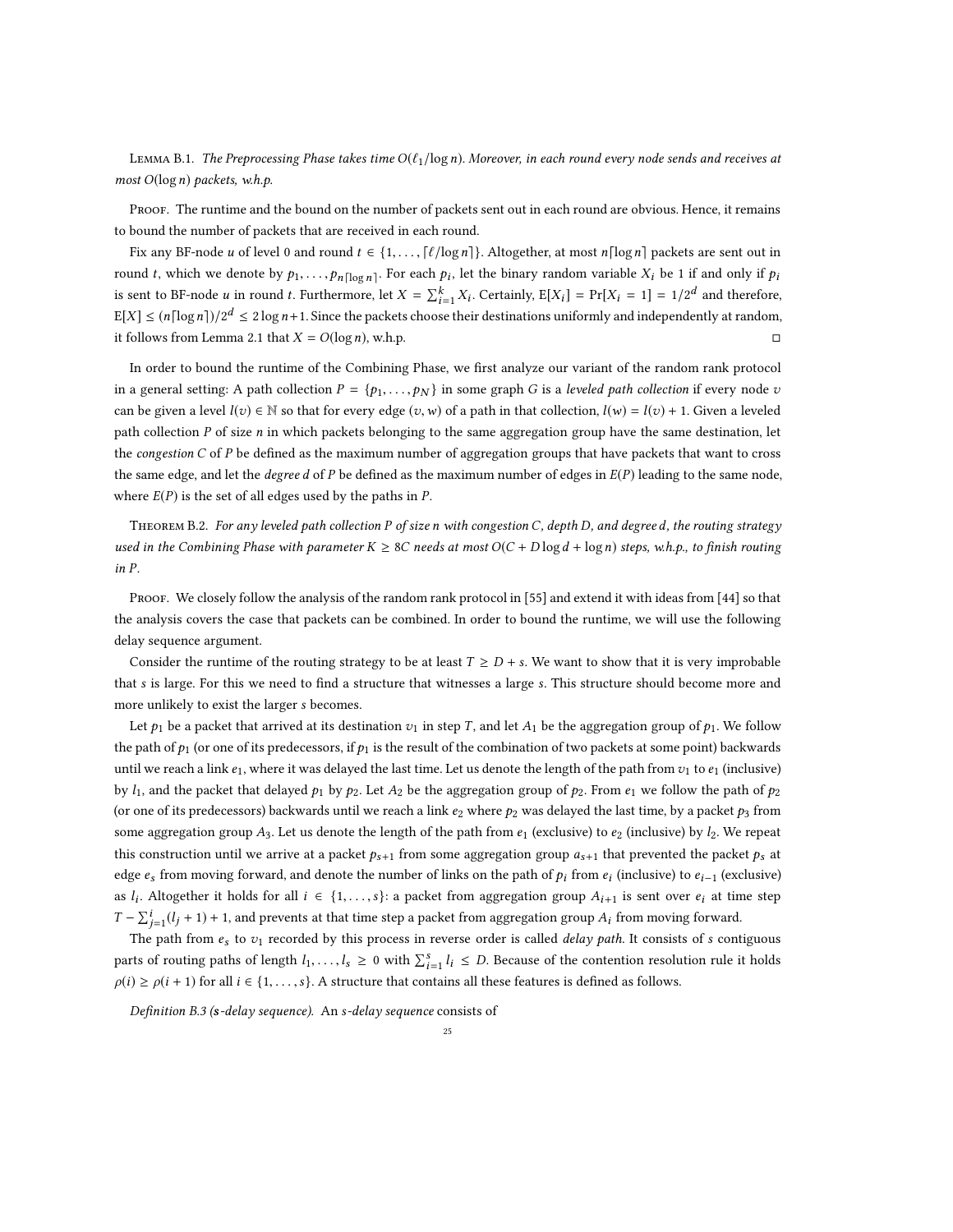- s not necessarily different *delay links*  $e_1, \ldots, e_s$ ;
- s + 1 delay groups  $a_1, \ldots, a_{s+1}$  such that the path of a packet from  $a_i$  traverses  $e_i$  and  $e_{i-1}$  in that order for all  $i \in \{2, \ldots, s\}$ , the path of  $p_1$  contains  $e_1$ , and the path of  $p_{s+1}$  contains  $e_s$ ;
- s integers  $l_1, \ldots, l_s \ge 0$  such that  $l_1$  is the number of links on the path of  $p_1$  from  $e_1$  (inclusive) to its destination, and for all  $i \in \{2, \ldots, s\}$ ,  $l_i$  is the number of links on the path of  $p_i$  from  $e_i$  (inclusive) to  $e_{i-1}$  (exclusive), and  $\sum_{i=1}^{s} l_i \leq D$ ; and
- $s + 1$  integers  $r_1, \ldots, r_{s+1}$  with  $0 \le r_{s+1} \le \ldots \le r_1 < K$ .

A delay sequence is called *active* if for all  $i \in \{1, ..., s + 1\}$  we have  $\rho(a_i) = r_i$ .

Our observations above yield the following lemma.

<span id="page-25-0"></span>LEMMA B.4. Any choice of the ranks that yields a routing time of  $T \ge D + s$  steps implies an active s-delay sequence.

<span id="page-25-1"></span>Lemma B.5. The number of different s-delay sequences is at most

$$
n \cdot d^D \cdot C^s \cdot \binom{D+s}{s} \cdot \binom{s+K}{s+1}.
$$

Proof. There are at most  $\binom{D+s}{s}$  possibilities to choose the  $l_i$ 's such that  $\sum_{i=1}^s l_i \leq D$ . Furthermore, there are at most *n* choices for  $v_1$ , which will also fix  $a_1$ . Once  $v_1$  and  $l_1$  is fixed, there are at most  $d^{l_1}$  choices for  $e_1$ . Once  $e_1$  is fixed, there are at most  $d^{l_2}$  choices for  $e_3$ , and so on. So altogether, there are at most  $d^D$  possibilities for  $e_1,\ldots,e_s.$ Since the congestion at every edge is at most C, there are at most C possibilities for each  $e_i$  to pick  $a_{i+1}$ , so altogether, there are at most  $C^s$  possibilities to select  $a_2, \ldots, a_{s+1}$ . Finally, there are at most  $\binom{s+K}{s+1}$  ways to select the  $r_i$  such that  $0 \leq r_{s+1} \leq \ldots \leq r_1 < K.$ 

Note that we assumed that there is a unique, total ordering on the ranks of the aggregation groups once  $\rho$  is fixed. Hence, every aggregation group can only occur once in an s-delay sequence. Since  $\rho$  is assumed to be a (pseudo-)random hash function, the probability that an s-delay sequence is active is  $1/K^{s+1}$ . Thus,

Pr[The protocol needs at least  $D + s$  steps]

Lemma B.4  
\nLemma B.5  
\n
$$
\leq^n \Pr[\text{There exists an active } s\text{-delay sequence}]
$$
\n
$$
\leq^n n \cdot d^D \cdot C^s \cdot \binom{D+s}{s} \cdot \binom{s+K}{s+1} \cdot \frac{1}{K^{s+1}}
$$
\n
$$
\leq n \cdot 2^{D \log d} \cdot C^s \cdot 2^{D+s} \cdot 2^{s+K} \cdot \frac{1}{K^{s+1}}
$$
\n
$$
\leq n \cdot 2^{2s+D(\log d+1)+K} \cdot \left(\frac{C}{K}\right)^s.
$$

If we set  $K \geq 8C$  and  $s = K + D(\log d + 1) + (\alpha + 1)\log n$ , where  $\alpha > 0$  is an arbitrary constant, then

Pr[The algorithm needs at least  $D + s$  steps]

$$
\leq n \cdot 2^{2s+D(\log d+1)+K} \cdot 2^{-3s}
$$

$$
= n \cdot 2^{-s+D(\log d+1)+K} = \frac{1}{n^{\alpha}}
$$

which concludes the proof of Theorem [B.2.](#page-24-0)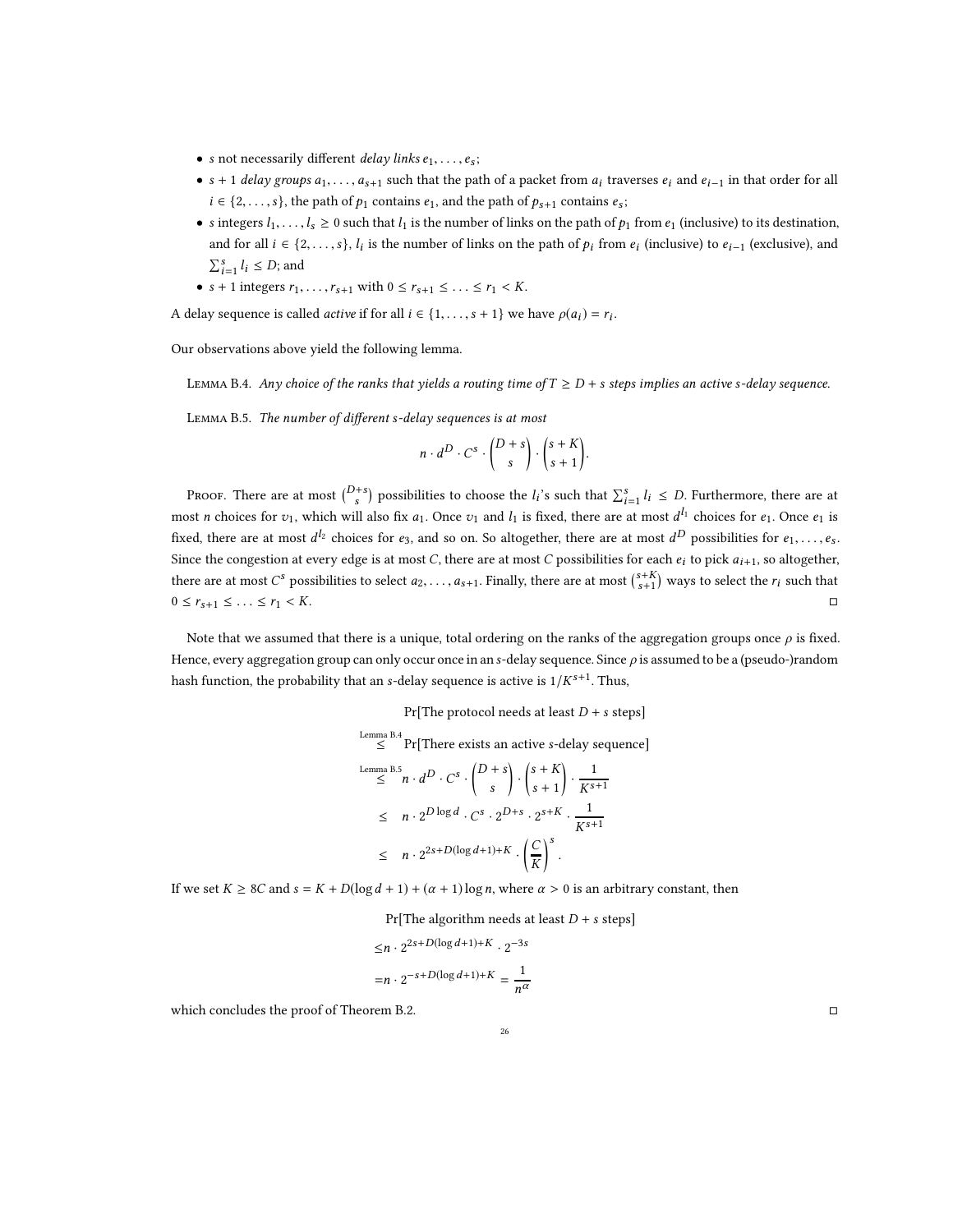Using Theorem [B.2,](#page-24-0) we are now able to bound the runtime of the Combining Phase by determining the parameters of the underlying routing problem.

LEMMA B.6. The Combining Phase takes time  $O(L/n + \log n)$ , w.h.p.

PROOF. The depth of the butterfly is  $O(log n)$  and its degree is 4. Furthermore, the size of the routing problem is L. Therefore, it only remains to show that the congestion of the routing problem is  $O(L/n + \log n)$ , w.h.p.

Consider some fixed edge e from level i to  $i + 1$  in the butterfly. For any  $A \in \mathcal{A}$  let the binary random variable  $X_A$  be 1 if and only if there is at least one packet from A crossing e. Clearly, there are  $2^i \cdot 2^{d-i-1} = 2^d/2$  sourcedestination pairs, where the source is in level 0 while the destination is in level d, whose unique shortest path passes through e. If the source of every packet is chosen uniformly and independently at random among all BF-nodes of level 0 and the destinations of the aggregation groups are chosen uniformly and independently at random from all BF-nodes of level *d*, then the probability for an individual packet to pass through *e* is  $(2^d/2)/(2^d)^2 = 1/(2^{d+1})$ . Hence,  $\mathbb{E}[X_A] = \Pr[X_A = 1] \le |A|/2^{d+1}$ . Let  $X = \sum_{A \in \mathcal{A}} X_A$ . Then

$$
\mathrm{E}[X] = \sum_{A \in \mathcal{A}} \mathrm{E}[X_A] \le \frac{\sum_{A \in \mathcal{A}} |A|}{2^{d+1}} = \frac{L}{2^{d+1}} \le \frac{L}{n}.
$$

Since the  $X_A$ 's are independent, it follows from the Chernoff bounds (Lemma [2.1\)](#page-5-1) that  $X = O(L/n + \log n)$ , w.h.p.  $\Box$ 

Using Chernoff bounds and the fact that every node at level  $d$  of the butterfly is target of at most  $O(\hat{\ell_2} + \log n)$ aggregation groups, w.h.p., the following result can be shown similarly to Lemma [B.1.](#page-24-1)

LEMMA B.7. The Postprocessing Phase takes time O( $\hat{\ell}_2$ / $\log n$ ), w.h.p. Moreover, in each round every node sends and receives at most  $O(\log n)$  packets, w.h.p.

We conclude the following theorem.

# THEOREM B.8. The Aggregation Algorithm takes time  $O(L/n + (\ell_1 + \hat{\ell}_2)/\log n + \log n)$ , w.h.p.

#### B.3 Multicast Tree Setup Algorithm

First, every node u injects an (empty) packet  $(i, u)$  for each i such that  $u \in A_i$  into a BF-node  $l(i, u)$  of level 0 chosen uniformly and independently at random. As in the Aggregation Algorithm, packets are sent in batches of size  $\lceil \log n \rceil$ . Then, for all i, all packets of  $A_i$  are aggregated at  $h(i)$  using the same routing strategy as in the Aggregation Algorithm and an arbitrary aggregate function. Alongside the algorithm's execution, every BF-node u records for every  $i \in$  $\{1,\ldots,N\}$  all edges along which packets from group  $A_i$  arrived during the routing towards  $h(i)$ , and declares them as edges of  $T_i$ . Again, the intermediate steps are synchronized using the Aggregate-and-Broadcast Algorithm, and the final termination is determined using a token passing strategy.

The following theorem follows from the analysis of the Aggregation Algorithm.

THEOREM B.9. The Multicast Tree Setup Algorithm computes multicast trees in time  $O(L/n + \ell/\log n + \log n)$ , w.h.p. The resulting multicast trees have congestion  $O(L/n + \log n)$ , w.h.p.

#### B.4 Multicast Algorithm

The Multicast Algorithm shares many similarities to the Aggregation Algorithm. First, every source  $s_i$  directly sends  $p_i$  to  $h(i)$ . Then, in the *Spreading Phase,*  $h(i)$  *sends*  $p_i$  *to all*  $l(i, u)$  *for all i and*  $u \in A_i$ *.* This is done by using the multicast